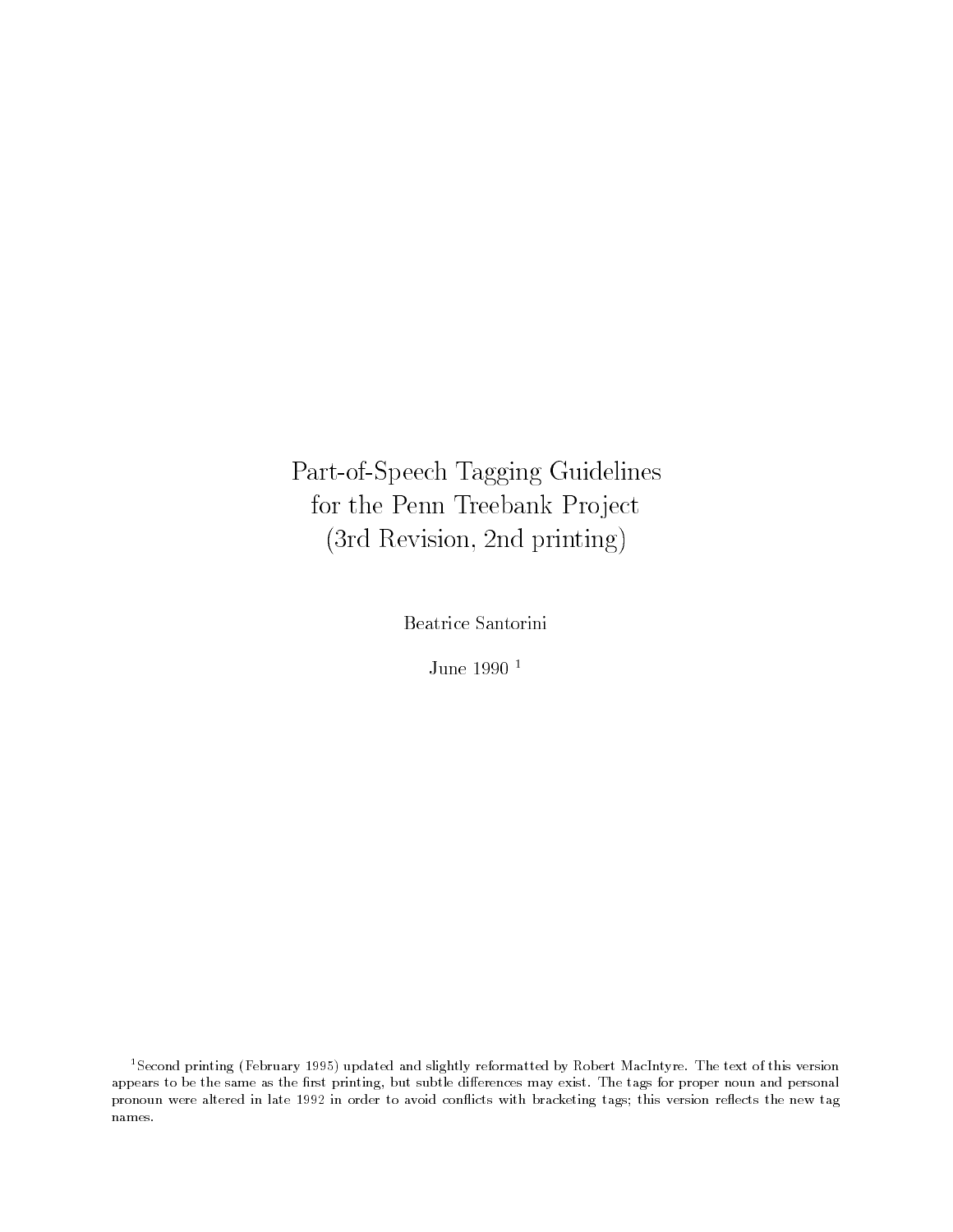# **Contents**

| 1 Introduction                                    |    |
|---------------------------------------------------|----|
| 2 List of parts of speech with corresponding tag  |    |
| 3 List of tags with corresponding part of speech  | 6  |
| 4 Problematic cases                               |    |
| 5 General tagging conventions<br>5.1<br>5.2<br>53 | 31 |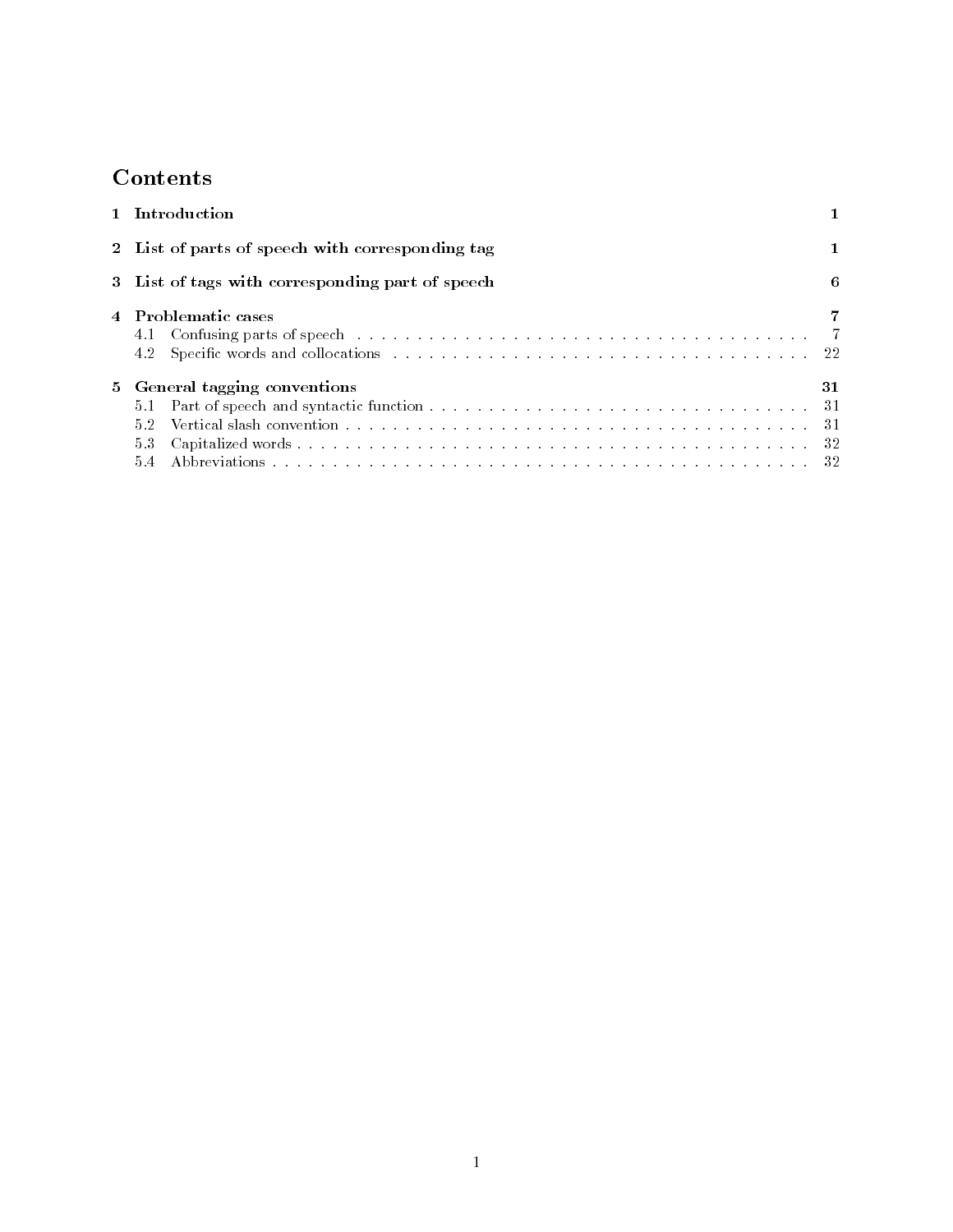#### 1 INTRODUCTION

#### Introduction  $\mathbf{1}$

This section addresses the linguistic issues that arise in connection with annotating texts by part of speech  $(\text{``tagging''}).$  Section 2 is an alphabetical list of the parts of speech encoded in the annotation system of the Penn Treebank Project, along with their corresponding abbreviations ("tags") and some information concerning their definition. This section allows you to find an unfamiliar tag by looking up a familiar part of speech. Section 3 recapitulates the information in Section 2, but this time the information is alphabetically ordered by tags. This is the section to consult in order to find out what an unfamiliar tag means. Since the parts of speech are probably familiar to you from high school English, you should have little difficulty in assimilating the tags themselves. However, it is often quite difficult to decide which tag is appropriate in a particular context. The two sections 4.1 and 4.2 therefore include examples and guidelines on how to tag problematic cases. If you are uncertain about whether a given tag is correct or not, refer to these sections in order to ensure a consistently annotated text. Section 4.1 discusses parts of speech that are easily confused and gives guidelines on how to tag such cases, while Section 4.2 contains an alphabetical list of specific problematic words and collocations. Finally, Section 5 discusses some general tagging conventions. One general rule, however, is so important that we state it here. Many texts are not models of good prose, and some contain outright errors and slips of the pen. Do not be tempted to correct a tag to what it would be if the text were correct; rather, it is the incorrect word that should be tagged correctly.

If you have questions that you do not find covered, be sure to let us know so that we can incorporate a discussion of them into updates of this guide.

#### $\overline{2}$  List of parts of speech with corresponding tag 2

#### Adjective-JJ

Hyphenated compounds that are used as modiers are tagged as adjectives (JJ).

EXAMPLES: happy-go-lucky/JJ one-of-a-kind/JJ run-of-the-mill/JJ

Ordinal numbers are tagged as adjectives  $JJ$ , as are compounds of the form *n*-th X-est, like fourth-largest.

#### Adjective, comparative-JJR

Adjectives with the comparative ending  $-er$  and a comparative meaning are tagged JJR. More and less when used as adjectives, as in more or less mail, are also tagged as JJR. More and less can also be tagged as JJR when they occur by themselves; see the entries for these words in Section 4.2. Adjectives with a comparative meaning but without the comparative ending  $-er$ , like *superior*, should simply be tagged as JJ. Adjectives with the ending -er but without a strictly comparative meaning ("more X"), like further in f urther details, should also simply be tagged as JJ.

## Adjective, superlative-JJS

Adjectives with the superlative ending -est (as well as worst) are tagged as JJS. Most and least when used as adjectives, as in the most or the least mail, are also tagged as JJS. Most and least can also be tagged as JJS when they occur by themselves; see the entries for these words in Section 4.2. Adjectives with a superlative meaning but without the superlative ending  $-est$ , like first, last or unsurpassed, should simply be tagged as JJ.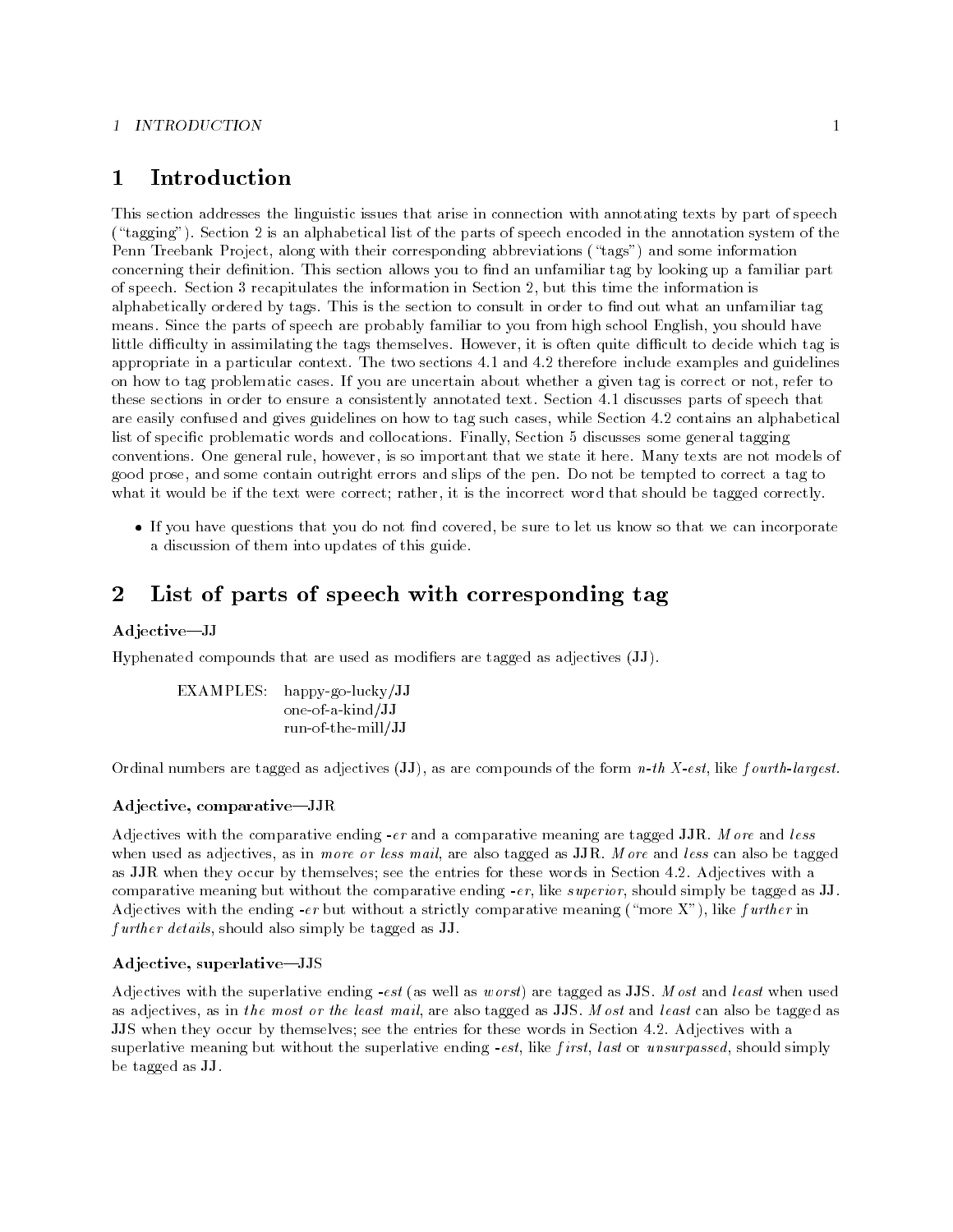#### 2 LIST OF PARTS OF SPEECH WITH CORRESPONDING TAG

#### $Adverb-RB$

This category includes most words that end in  $-ly$  as well as degree words like quite, too and very, posthead modifiers like enough and indeed (as in good enough, very well indeed), and negative markers like not, n't and never.

#### Adverb, comparative-RBR

Adverbs with the comparative ending -er but without a strictly comparative meaning, like later in We can always come by later, should simply be tagged as RB.

#### Adverb, superlative-RBS

 $Article-DT (see "Determiner")$ 

Cardinal number-CD

Common noun, plural—NNS (see "Noun, plural")

Common noun, singular or mass—NN (see "Noun, singular or mass")

Comparative adjective-JJR (see "Adjective, comparative")

Comparative adverb-RBR (see "Adverb, comparative")

Conjunction, coordinating— $CC$  (see "Coordinating conjunction")

Conjunction, subordinating—IN (see "Preposition or subordinating conjunction")

### Coordinating conjunction-CC

This category includes and, but, nor, or, yet (as in Yet it's cheap, cheap yet good), as well as the mathematical operators plus, minus, less, times (in the sense of "multiplied by") and over (in the sense of "divided by"), when they are spelled out.

For in the sense of "because" is a coordinating conjunction (CC) rather than a subordinating conjunction (IN).

EXAMPLE: He asked to be transferred, for/CC he was unhappy.

So in the sense of "so that," on the other hand, is a subordinating conjunction  $(IN)$ .

#### Determiner-DT

This category includes the articles  $a(n)$ , every, no and the, the indefinite determiners another, any and some, each, either (as in either way), neither (as in neither decision), that, these, this and those, and instances of all and both when they do not precede a determiner or possessive pronoun (as in all roads or both times). (Instances of all or both that do precede a determiner or possessive pronoun are tagged as predeterminers (PDT).) Since any noun phrase can contain at most one determiner, the fact that such can occur together with a determiner (as in the only such case) means that it should be tagged as an adjective (JJ), unless it precedes a determiner, as in such a good time, in which case it is a predeterminer (PDT).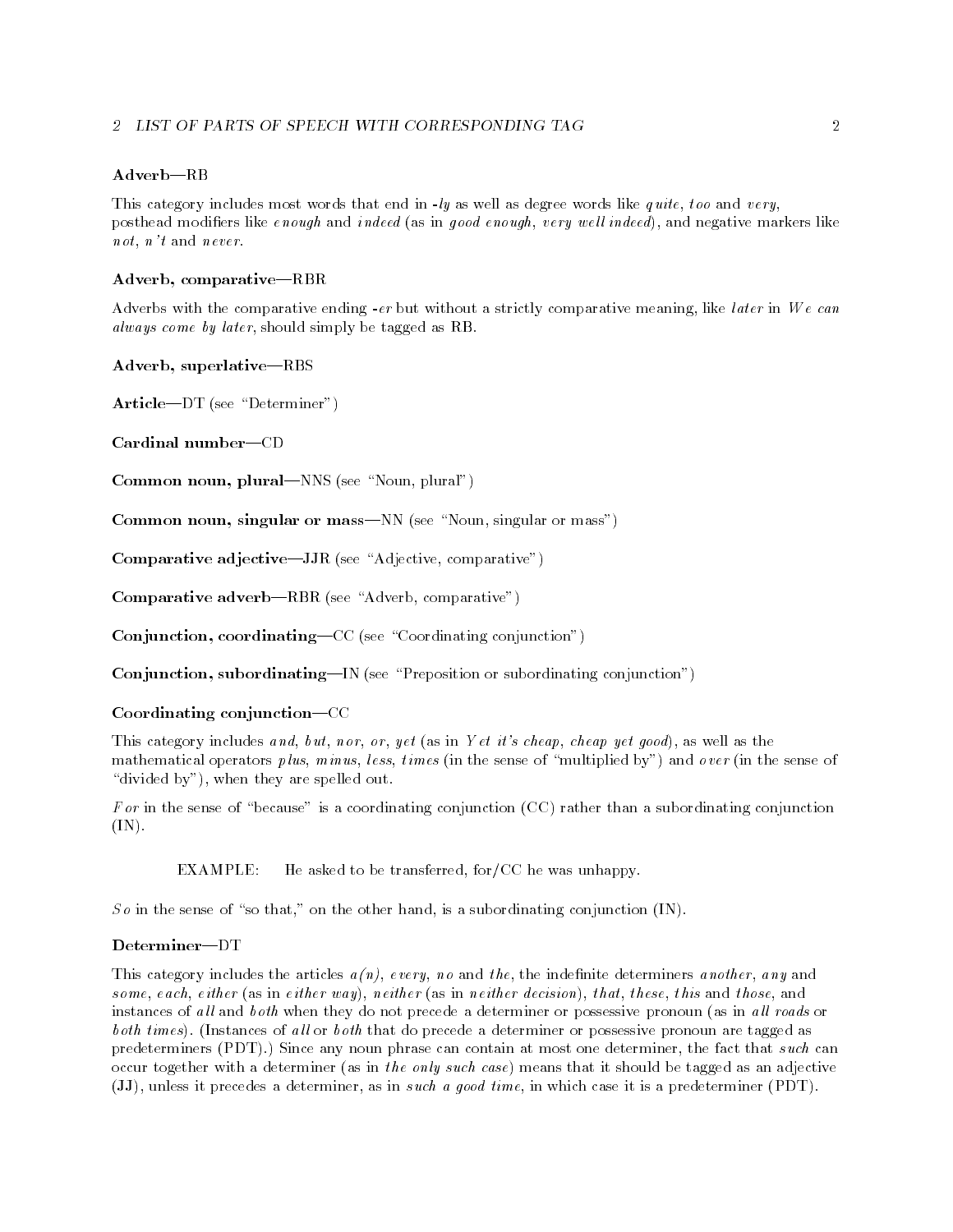#### 2 LIST OF PARTS OF SPEECH WITH CORRESPONDING TAG

#### Exclamation-UH (see "Interjection")

#### Existential  $there$ =EX

Existential there is the unstressed there that triggers inversion of the inflected verb and the logical subject of a sentence.

EXAMPLES: There/EX was a party in progress. There/EX ensued a melee.

#### Foreign word-FW

Use your judgment as to what is a foreign word. For me, yoga is an NN, while bête noire and persona non grata should be tagged  $b\hat{\epsilon}te/FW$  noire/FW and persona/FW non/FW grata/FW, respectively.

Gerund-VBG (see "Verb, gerund or present participle")

#### Interjection-UH

This category includes my (as in My, what a gorgeous day), oh, please, see (as in See, it's like this), uh,  $well$  and  $yes$ , among others.

#### List item marker-LS

This category includes letters and numerals when they are used to identify items in a list.

#### Modal verb-MD

This category includes all verbs that don't take an  $-s$  ending in the third person singular present:  $can$ ,  $c\, o\, uld, (d\, are), may, might, must, o\, u\, g\, ht, should, should, will, would.$ 

 $Negation—RB$  (see "Adverb")

Noun, plural-NNS

Noun, singular or mass-NN

Numeral, cardinal-CD (see "Cardinal number")

Numeral, ordinal-JJ (see "Adjective")

Ordinal number-JJ (see "Adjective")

Participle,  $past—VBN$  (see "Verb, past participle")

Participle, present—VBG (see "Verb, gerund or present participle")

This category includes a number of mostly monosyllabic words that also double as directional adverbs and prepositions. Consult the headings "IN or RB," "IN or RP" and "RB or RP" in Section 4.1 for further details.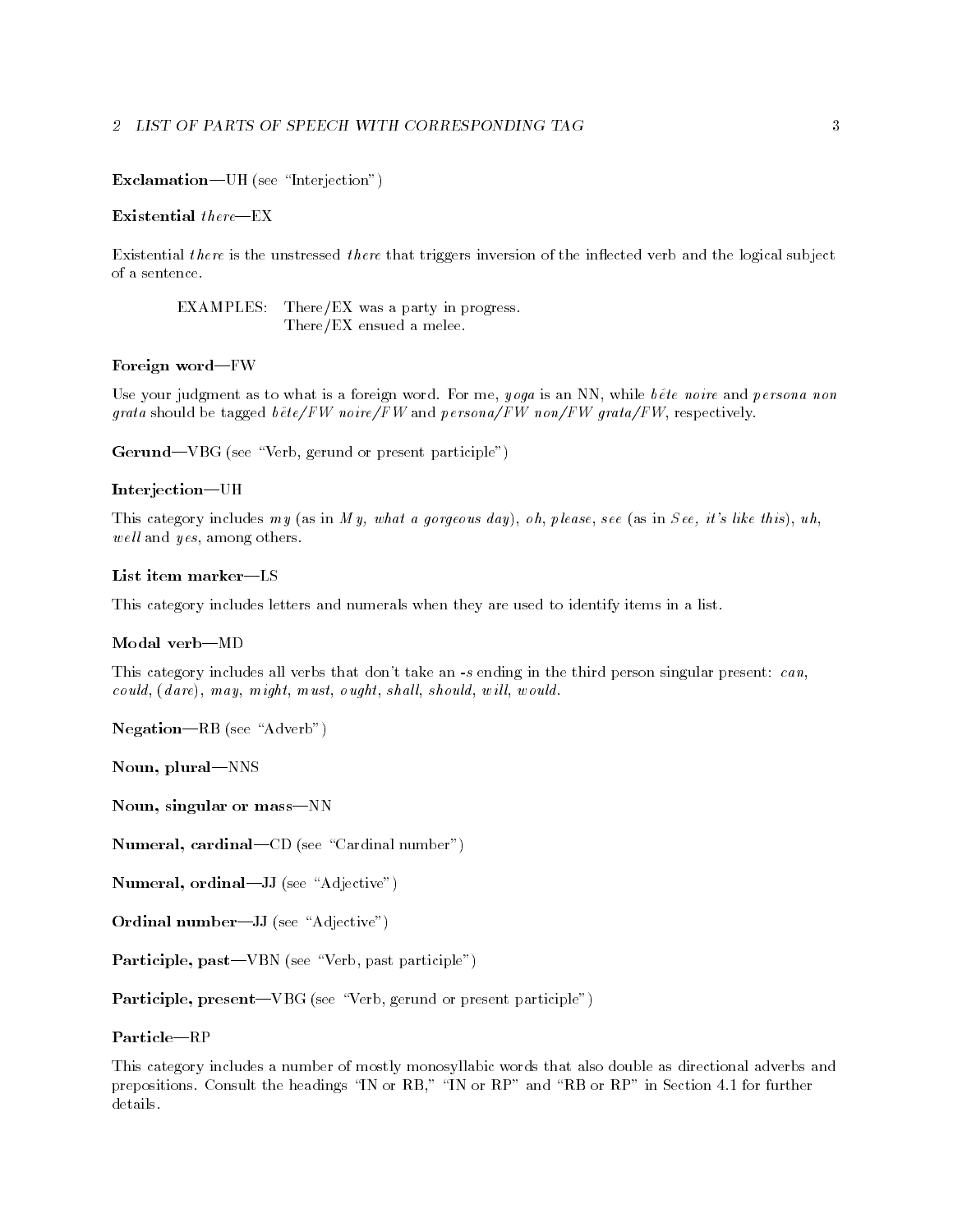Past participle—VBN (see "Verb, past participle")

Past tense verb-VBD (see "Verb, past tense")

**Personal pronoun—PRP** (see also "Possessive pronoun")

This category includes the personal pronouns proper, without regard for case distinctions  $(I, me, you, he,$  $h i m$ , etc.), the reflexive pronouns ending in -self or -selves, and the nominal possessive pronouns  $m i ne$ , yours, his, hers, ours and theirs. The adjectival possessive forms  $my$ , your, his, her, its, our and their, on the other hand, are tagged PRP\$.

#### Possessive ending-POS

The possessive ending on nouns ending in 's or ' is split off by the tagging algorithm and tagged as if it were a separate word.

EXAMPLES: John/NNP 's/POS idea the parents/NNS '/POS distress

Possessive pronoun—PRP\$ (see also "Personal pronoun")

This category includes the adjectival possessive forms  $my$ , your, his, her, its, one's, our and their. The nominal possessive pronouns  $mine$ , yours, his, hers, ours and theirs are tagged as personal pronouns (PRP).

#### Possessive wh-pronoun-WP\$

This category includes the wh-word whose.

#### Predeterminer-PDT

This category includes the following determinerlike elements when they precede an article or possessive pronoun. pronoun.

| EXAMPLES: all/PDT his marbles nary/PDT a soul |                       |
|-----------------------------------------------|-----------------------|
| both/PDT the girls quite/PDT a mess           |                       |
| half/PDT his time                             | rather/PDT a nuisance |
| many/PDT a moon                               | such/PDT a good time  |

#### Preposition or subordinating conjunction-IN

We make no explicit distinction between prepositions and subordinating conjunctions. (The distinction is not lost, however—a preposition is an IN that precedes a noun phrase or a prepositional phrase, and a subordinate conjunction is an IN that precedes a clause.)

The preposition  $to$  has its own special tag TO.

**Present participle—VBG** (see "Verb, gerund or present participle")

Present tense verb-VBP or VBZ (see "Verb, present tense, other than 3rd person singular" and "Verb, present tense, 3rd person singular)"

Pronoun, personal—PRP (see "Personal pronoun")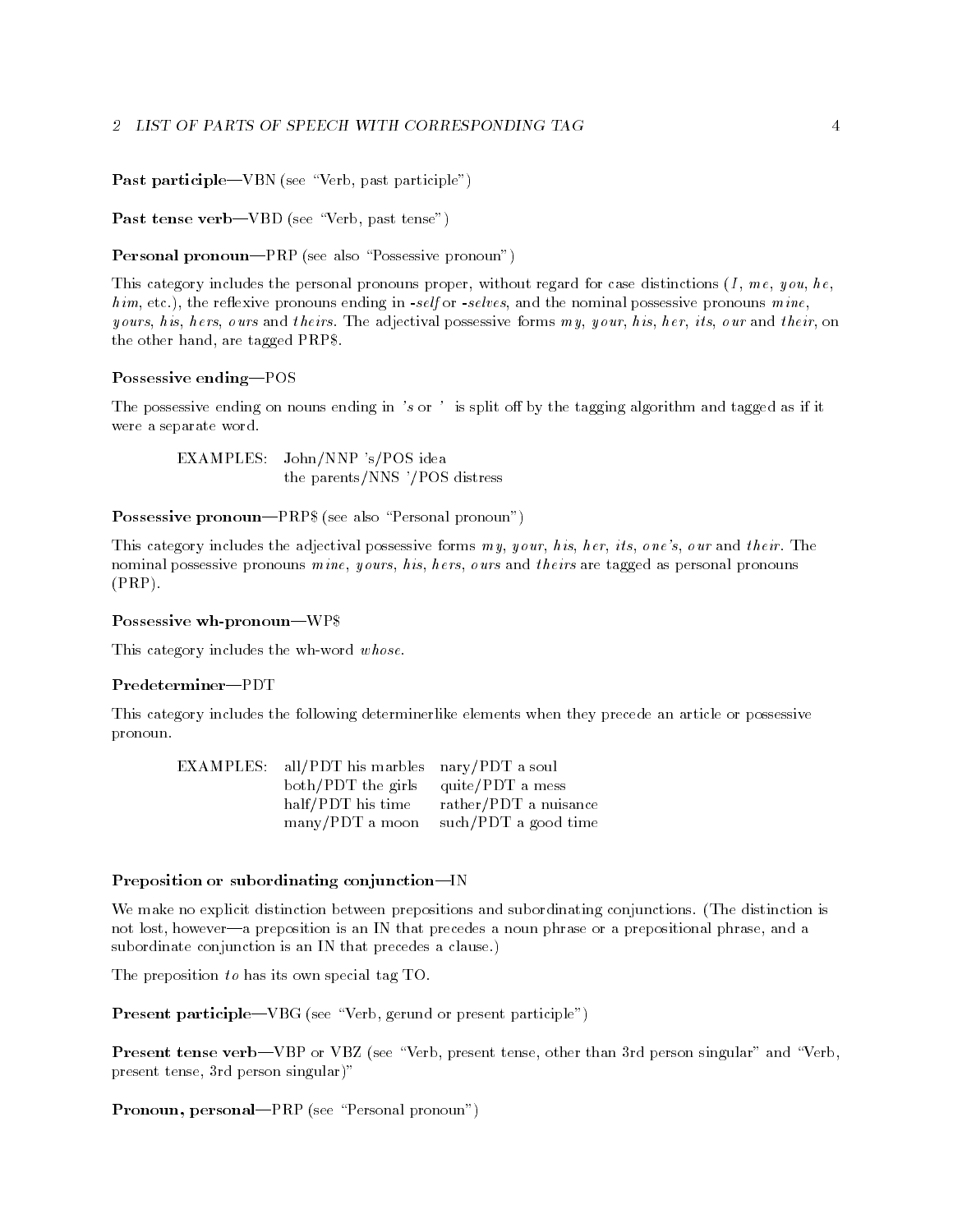Pronoun, possessive-PRP\$ (see "Possessive pronoun")

Proper noun, plural-NNPS

Proper noun, singular-NNP

Subordinating conjunction—IN (see "Preposition or subordinating conjunction")

Superlative adjective-JJS (see "Adjective, superlative")

Superlative  $adverb=RBS$  (see "Adverb, superlative")

Symbol-SYM

This tag should be used for mathematical, scientific and technical symbols or expressions that aren't words of English. It should not used for any and all technical expressions. For instance, the names of chemicals, units of measurements (including abbreviations thereof) and the like should be tagged as nouns.

There, existential—EX (see "Existential there")

#### $to$ -TO

 $To$  is tagged TO, regardless of whether it is a preposition or an infinitival marker.

#### Verb, base form-VB

This tag subsumes imperatives, infinitives and subjunctives.

| EXAMPLES: Imperative: |             | $Do/VB$ it.                                 |
|-----------------------|-------------|---------------------------------------------|
|                       | Infinitive: | You should do/VB it.                        |
|                       |             | We want them to $do/VB$ it.                 |
|                       |             | We made them do/VB it.                      |
|                       |             | Subjunctive: We suggested that he do/VB it. |

Verb, past tense-VBD

This category includes the conditional form of the verb to be.

EXAMPLES: If I were/VBD rich, ... If I were/VBD to win the lottery, ...

#### Verb, gerund or present participle-VBG

Verb, past participle-VBN

Verb, present tense, other than 3rd person singular-VBP

Take care to correct VB to VBP where appropriate.

Verb, present tense, 3rd person singular-VBZ

Wh-determiner-WDT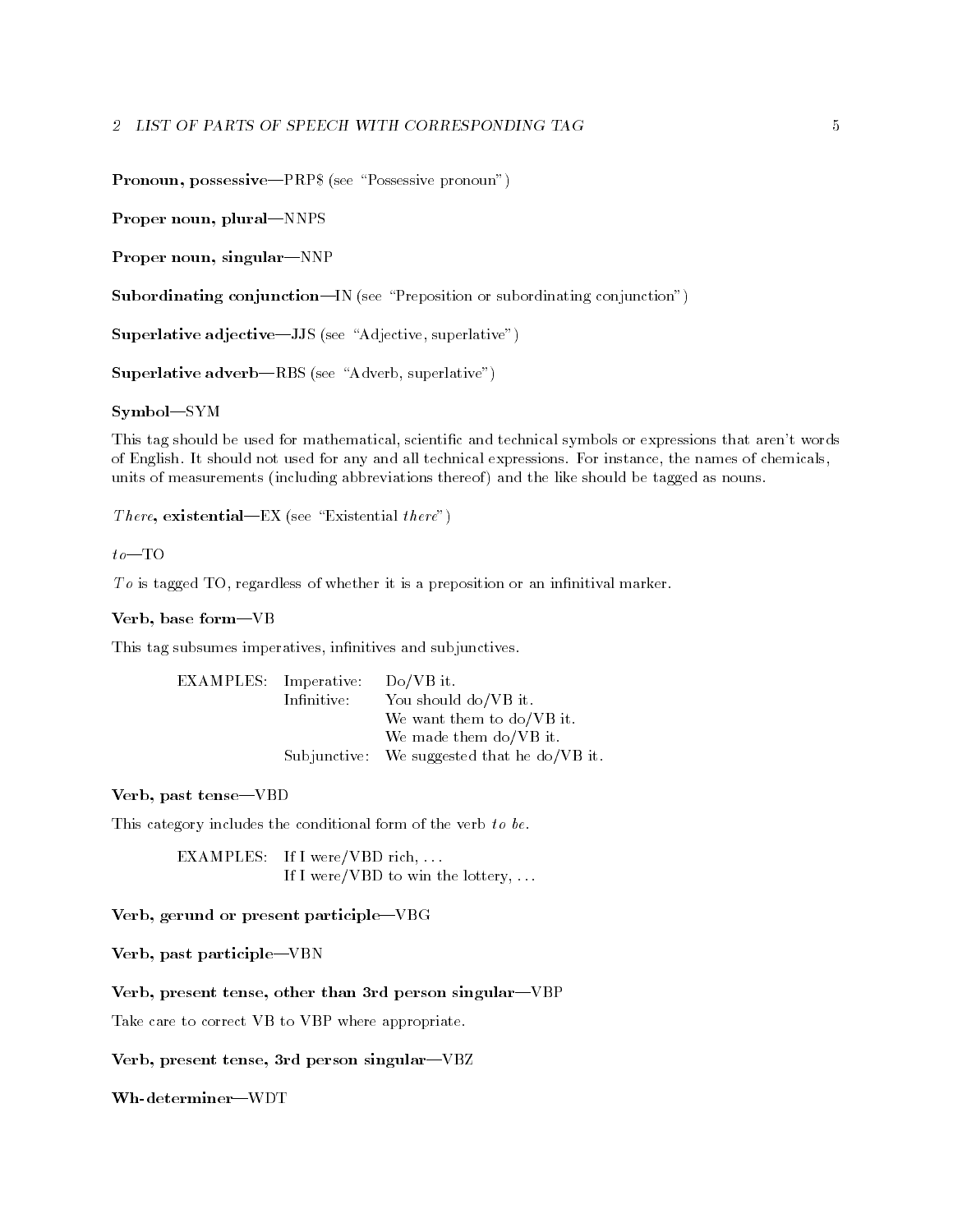#### 3 LIST OF TAGS WITH CORRESPONDING PART OF SPEECH

This category includes which, as well as that when it is used as a relative pronoun.

#### Wh-pronoun-WP

This category includes what, who and whom.

Wh-pronoun, possessive—WP\$ (see "Possessive wh-pronoun")

#### Wh-adverb|WRB

This category includes  $h \,ow$ ,  $where$ ,  $w \,hy$ , etc.

When in a temporal sense is tagged WRB. In the sense of "if," on the other hand, it is a subordinating conjunction (IN).

EXAMPLES: When/WRB he finally arrived, I was on my way out. I like it when/IN you make dinner for me.

#### 3List of tags with corresponding part of speech

This section contains a list of tags in alphabetical order and the parts of speech corresponding to them.

| 1.  | CC             | Coordinating conjunction                 |
|-----|----------------|------------------------------------------|
| 2.  | CD             | Cardinal number                          |
| 3.  | DТ             | Determiner                               |
| 4.  | EX             | Existential there                        |
| 5.  | FW             | Foreign word                             |
| 6.  | IN             | Preposition or subordinating conjunction |
| 7.  | IJ             | Adjective                                |
| 8.  | JJR            | Adjective, comparative                   |
| 9.  | $_{\rm JJS}$   | Adjective, superlative                   |
| 10. | LS             | List item marker                         |
| 11. | МD             | Modal                                    |
| 12. | NΝ             | Noun, singular or mass                   |
| 13. | <b>NNS</b>     | Noun, plural                             |
| 14. | <b>NNP</b>     | Proper noun, singular                    |
| 15. | <b>NNPS</b>    | Proper noun, plural                      |
| 16. | <b>PDT</b>     | Predeterminer                            |
| 17. | POS            | Possessive ending                        |
| 18. | PRP            | Personal pronoun                         |
| 19. | PRP\$          | Possessive pronoun                       |
| 20. | R <sub>B</sub> | Adverb                                   |
| 21. | <b>RBR</b>     | Adverb, comparative                      |
| 22. | <b>RBS</b>     | Adverb, superlative                      |
| 23. | RP             | Particle                                 |
| 24. | SYM            | Symbol                                   |
| 25. | TO             | $t_{\theta}$                             |
| 26. | UН             | Interjection                             |
| 27. | VВ             | Verb, base form                          |
| 28. | VBD            | Verb, past tense                         |
| 29. | $_{\rm VBG}$   | Verb, gerund or present participle       |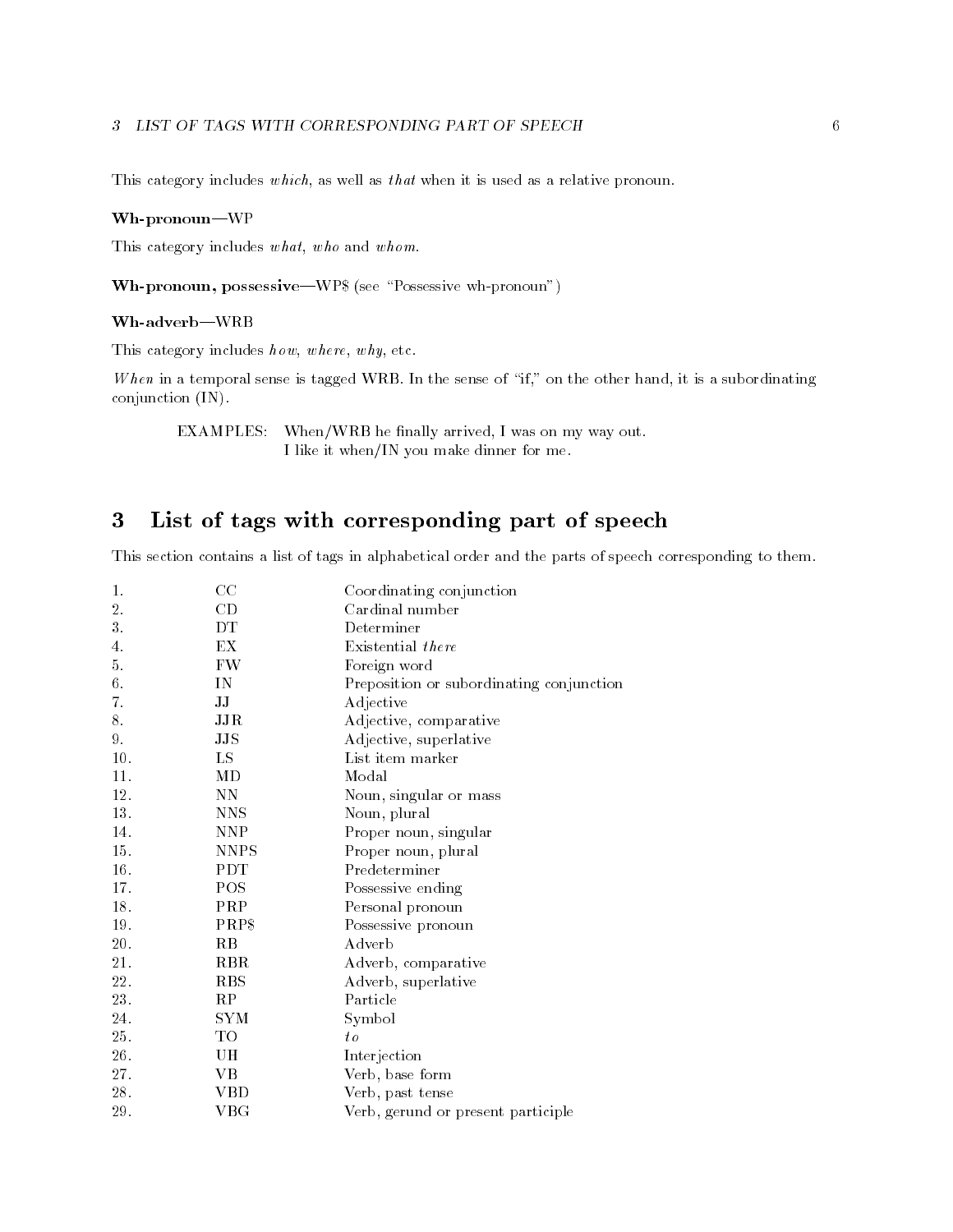| 30. | VBN        | Verb, past participle                 |
|-----|------------|---------------------------------------|
| 31. | VBP        | Verb, non-3rd person singular present |
| 32. | VBZ        | Verb, 3rd person singular present     |
| 33. | <b>WDT</b> | Wh-determiner                         |
| 34. | WР         | Wh-pronoun                            |
| 35. | WP\$       | Possessive wh-pronoun                 |
| 36. | WRB        | Wh-adverb                             |

#### $\overline{4}$  Problematic cases --

This section discusses difficult tagging decisions. Section 4.1 discusses parts of speech that are easily confused and guidelines on how to tag such cases. Section 4.2 contains an alphabetical list of specic problematic words and collocations.

## 4.1 Confusing parts of speech

This section discusses parts of speech that are easily confused and gives guidelines on how to tag such cases.

#### CC or DT

When they are the first members of the double conjunctions  $\mathit{both} \dots \mathit{and}, \mathit{either} \dots \mathit{or} \mathit{and} \mathit{neither} \dots \mathit{nor},$ both, either and neither are tagged as coordinating conjunctions (CC), not as determiners (DT).

EXAMPLES: Either/DT child could sing.

Either/CC a boy could sing or/CC a girl could dance. Either/CC a boy or/CC a girl could sing. Either/CC a boy or/CC girl could sing.

Be aware that either or neither can sometimes function as determiners (DT) even in the presence of  $\sigma r$  or nor.

EXAMPLE: Either/DT boy or/CC girl could sing.

Number-number combinations should be tagged as adjectives (JJ) if they have the same distribution as adjectives.

EXAMPLES: a  $50-3/JJ$  victory (cf. a handy/JJ victory)

Hyphenated fractions one-half, three-fourths, seven-eighths, one-and-a-half, seven-and-three-eighths should be tagged as adjectives (JJ) when they are prenominal modiers, but as adverbs (RB) if they could be replaced by d ouble or twice.

EXAMPLES: one-half/JJ cup; cf. a full/JJ cup one-half/RB the amount; cf. twice/RB the amount; double/RB the amount

CD or NN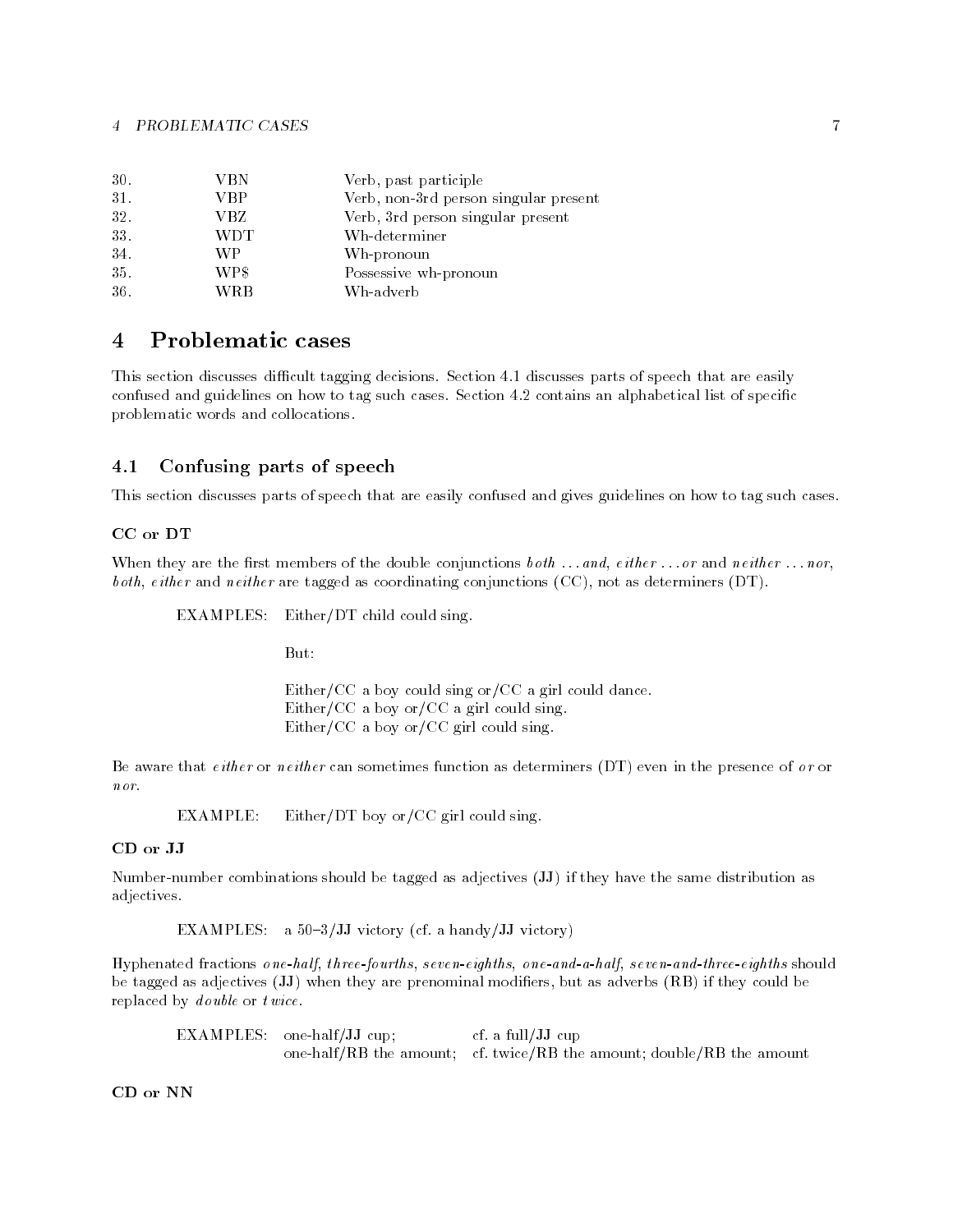Sometimes, it is unclear whether  $\theta$  ne is cardinal number or a noun. In general, it should be tagged as a cardinal number (CD) even when its sense is not clearly that of a numeral.

EXAMPLE: one/CD of the best reasons

But if it could be pluralized or modified by an adjective in a particular context, it is a common noun (NN).

| EXAMPLE: | the only (good) one/NN of its kind           |  |
|----------|----------------------------------------------|--|
|          | (cf. the only (good) ones/NNS of their kind) |  |

In the collocation *another one*, *one* should also be tagged as a common noun (NN).

Hyphenated fractions one-half, three-fourths, seven-eighths, one-and-a-half, seven-and-three-eighths should be tagged as adjectives (JJ) when they are prenominal modiers, but as adverbs (RB) if they could be replaced by d ouble or twice.

EXAMPLES: one-half/JJ cup; cf. a full/JJ cup one-half/RB the amount; cf. twice/RB the amount; double/RB the amount

#### CD or RB

Number-number combinations should be tagged as adverbs (RB) if they have the same distribution as adverbs.

EXAMPLES: They won  $50-3/RB$ . (cf. They won handily/RB.)

Hyphenated fractions one-half, three-fourths, seven-eighths, one-and-a-half, seven-and-three-eighths should be tagged as adjectives (JJ) when they are prenominal modiers, but as adverbs (RB) if they could be replaced by d ouble or twice.

EXAMPLES: one-half/JJ cup; cf. a full/JJ cup one-half/RB the amount; cf. twice/RB the amount; double/RB the amount

DT or CC-see CC or DT

#### DT or NN

When determiners are used pronominally, i.e. without a head noun, they should still be tagged as determiners  $(DT)$ —not as common nouns  $(NN)$ .

EXAMPLES: I can't stand this/DT. I'll take both/DT.  $Either/DT$  would be fine.

#### DT or PDT

When potential predeterminers precede an article or possessive pronoun, they are predeterminers (PDT). When they do not, they are determiners (DT).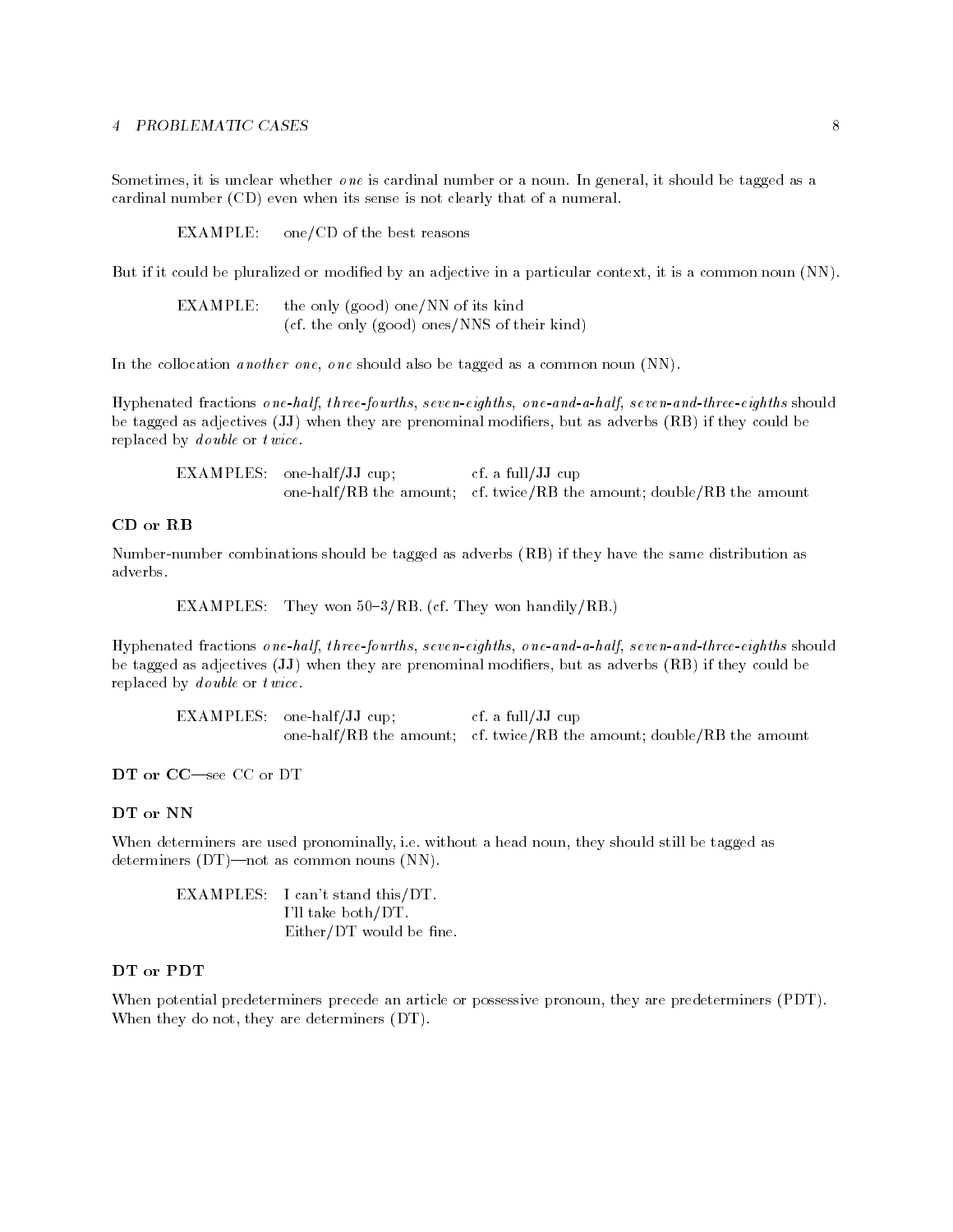EXAMPLES: all/DT girls; all/DT young girls The girls all/DT left. both/DT boys; both/DT little boys The boys both/DT left. all/PDT the girls; all/PDT the young girls

both/PDT the boys; both/PDT the little boys

#### EX or RB

Existential *there* is unstressed and triggers inversion of the inflected verb and the logical subject of a sentence.

EXAMPLES: There/EX was a party in progress. There/EX ensued a melee.

By contrast, when there is used adverbially, it receives at least some stress and does not trigger inversion.

EXAMPLES: There/RB, a party was in progress. There/RB, a melee ensued.

Existential and adverbial there can both occur together in the same sentence.

EXAMPLE: There/EX was a party in progress there/RB.

#### IN or RB

It is often difficult to distinguish prepositions and adverbs. In general, prepositions are associated with an immediately following noun phrase. However, they may be "stranded," i.e. their object may occur someplace other than immediately following the preposition. For instance, in the example below, the stranded preposition without is associated with the credit card.

EXAMPLE: the credit card you won't want to do without/IN

Prepositions may also immediately precede prepositional phrases. This means that one preposition can precede another (to counts as a regular preposition in this context), as in the following examples:

EXAMPLES: blaze out/IN into/IN space come out/IN of/IN the woodwork look up/IN to/TO someone because/IN of/IN her late arrival to plant on/IN into/IN spring

About and around when used to mean "approximately" should be tagged as adverbs  $(RB)$ , not as prepositions (IN).

 $Close(r)$  and  $near(er)$  in collocation with to should be tagged as adverbs (RB), not as prepositions (IN).

If a putative preposition is not associated with an explicitly expressed object anywhere in the clause, it should be tagged as an adverb  $(RB)$ —or as a particle  $(RP)$  (see "RB or RP").

EXAMPLE: We'll just have to do without/RB.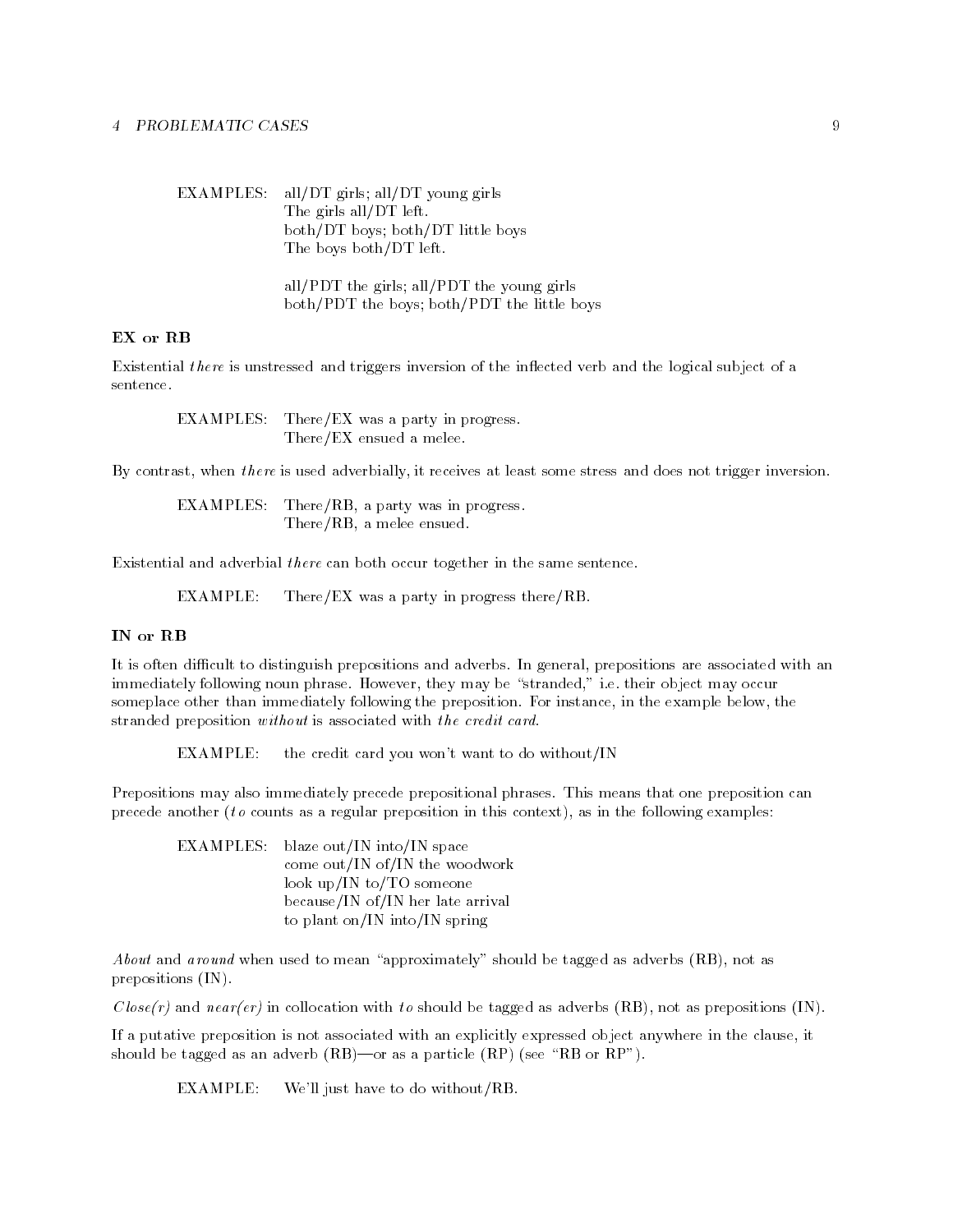#### IN or RP

Both prepositions and particles occur in collocation with verbs and are often difficult to distinguish from one another. It is important to realize that the idiomaticity of a collocation is not a foolproof criterion that a word is a particle. After briefly discussing the syntactic properties of prepositions, we give some diagnostic tests for the distinction between prepositions and particles.

As noted above ("IN or RB"), prepositions are generally associated with an immediately following noun phrase. However, they may be "stranded," i.e. their object may occur at the beginning of a clause rather than immediately following the preposition. For instance, in the examples below, the stranded prepositions at and against are associated with the picture and what, respectively.

EXAMPLES: the picture (which/that) we will look at/IN next He doesn't know what he is up against/IN.

Prepositions may also immediately precede prepositional phrases. This means that one preposition can precede another (to counts as a regular preposition in this context), as in the examples below. To be tagged as IN rather than as RP, a putative preposition must be more closely associated with the following prepositional phrase than with the verb.

| EXAMPLES: blaze out/IN into/IN space               |
|----------------------------------------------------|
| come out/IN of/IN the woodwork                     |
| look up/IN to/TO someone                           |
| because/IN of/IN her late arrival                  |
| take millions of dollars out/IN of/IN circulation  |
| (cf. *take out millions of dollars of circulation) |

If a putative preposition is not associated with an object anywhere in the clause, it should be tagged either as a particle  $(RP)$ —or as an adverb  $(RB)$  (see "RB or RP").

A word is a particle (RP) rather than a preposition (IN):

if it can either precede or follow a noun phrase object.

She told off/RP her friends; EXAMPLE: she told her friends off/RP.

if when you replace a noun phrase object by a pronoun, the pronoun must precede the word.

EXAMPLES: She told them of  $RP$ ; \*she told of  $RP$  them. He peeled it off/RP;  $*$ he peeled off/RP it.

If the results of this test conflict with the results of the first test, go by the results of the second.

EXAMPLE: ???to run a bill up/RP; to run up/RP a bill; to run it up/RP; \*to run up/RP it

if it can be part of a noun that is derived from a particle-verb collocation.

| EXAMPLES: to break down/RP; | breakdown    |
|-----------------------------|--------------|
| to break through/ $RP$ ;    | breakthrough |
| to be left over/ $RP$ ;     | leftovers    |
| to push over/ $RP$ ;        | pushover     |
| to put $down/RP$ ;          | putdown      |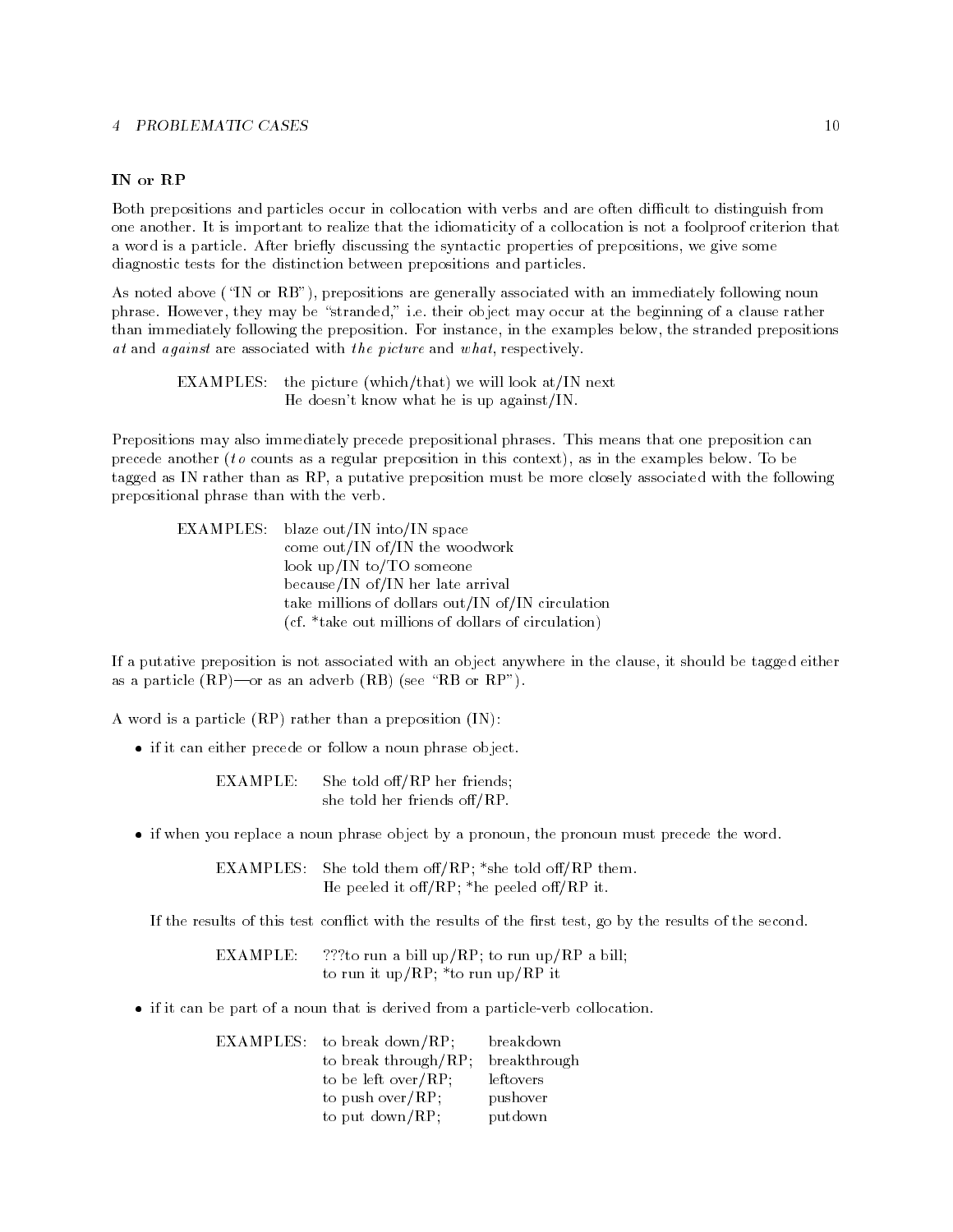The results of this test are one-directional only; if there is no related noun, the word can still be a particle.

> EXAMPLES: to pass out/RP;  $*$  passout to pull of  $f(RP; *p$ ulloff

if it bears stress in clause-nal position (this criterion only applies to monosyllabic words).

EXAMPLE: Why don't you come by/RP? (vs. Real bargains are hard to come by/IN)

While particles usually occur in construction with verbs, they can occur together with parts of speech that are derived from verbs as well.

EXAMPLES: the cutting/NN off/RP of the top the setting/NN up/RP of the problem He looks worn/JJ out/RP.

A word is a preposition (IN) rather than a particle (RP):

if it must precede a noun phrase object.

EXAMPLE: She stepped off/IN the train; \*she stepped the train off/IN.

if when you replace a noun phrase object by a pronoun, the pronoun cannot precede the word.

EXAMPLE: She has been into/IN it for a year; \*she has been it into/IN for a year.

if it cannot bear stress in clause-nal position (this criterion only applies to monosyllabic words).

EXAMPLE: Real bargains are hard to come by/IN. (vs. Why don't you come by/RP?)

#### IN or VBG, VBN

Putative prepositions ending in  $-e$ d or  $-i$ ng should be tagged as past participles (VBN) or gerunds (VBG), respectively, not as prepositions (IN).

EXAMPLES: Granted/VBN that he is coming Provided/VBN that he comes According/VBG to reliable sources Concerning/VBG your request of last week

#### IN or WDT

When that introduces complements of nouns, it is a subordinating conjunction  $(IN)$ .

EXAMPLES: the fact that/IN you're here the claim that/IN angels have wings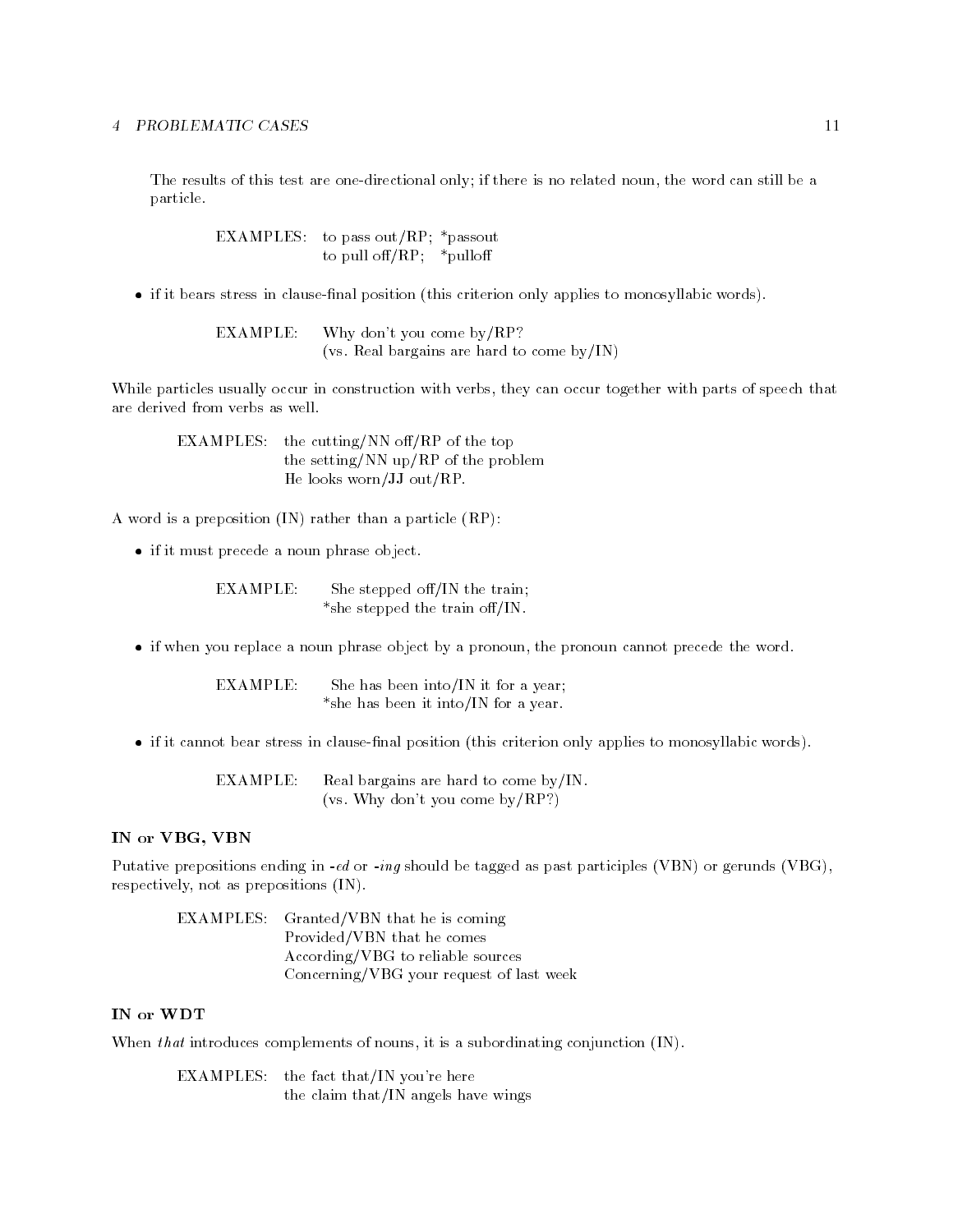But when that introduces relative clauses, it is a wh-pronoun (WDT), on a par with which.

EXAMPLE: a man that/WDT I know

JJ or CD-see CD or JJ

Adjectives with the comparative ending  $-er$  and a comparative meaning are tagged JJR. More and less when used as adjectives, as in more or less mail, are also tagged as JJR. More and less can also be tagged as JJR when they occur by themselves; see the entries for these words in Section 4.2. Adjectives with a comparative meaning but without the comparative ending -er, like superior, should simply be tagged as JJ. Conversely, adjectives with the ending -er but without a strictly comparative meaning ("more X"), like f urther in further details, should also simply be tagged as JJ.

#### JJ or JJS

Adjectives with the superlative ending -est (as well as worst) are tagged as JJS. Most and least when used as adjectives, as in the most or the least mail, are also tagged as JJS. Most and least can also be tagged as JJS when they occur by themselves; see the entries for these words in Section 4.2. Adjectives with a superlative meaning but without the superlative ending  $-est$ , like first, last or unsurpassed, should simply be tagged as JJ.

JJR or JJ-see JJ or JJR

JJS or JJ-see JJ or JJS

#### JJ or NN

Nouns that are used as modiers, whether in isolation or in sequences, should be tagged as nouns (NN, NNS) rather than as adjectives (JJ).

EXAMPLES: wool/NN sweater (vs. woollen/JJ sweater) terminal/NN type (vs. terminal/JJ cancer) life/NN insurance/NN company

Hyphenated modiers, on the other hand, should always be tagged as adjectives (JJ). Thus, we have different part-of-speech assignments in examples like the following—depending on the orthographic conventions used:

EXAMPLES: income-tax/JJ return; income/NN tax/NN return value-added/JJ tax; value/NN added/VBN tax

Prenominal modifiers that are gradable (i.e. they can be modified by a degree adverb or form a comparative or superlative) should be tagged as adjectives (JJ), not as nouns (NN).

EXAMPLES: a fun/JJ party (cf. a really fun party, the most fun party I ever went to)

Color words should be tagged as nouns (NN, NNS) when they are used as names since they have the distribution of nouns—i.e. they can be modified by adjectives and they have an overt plural.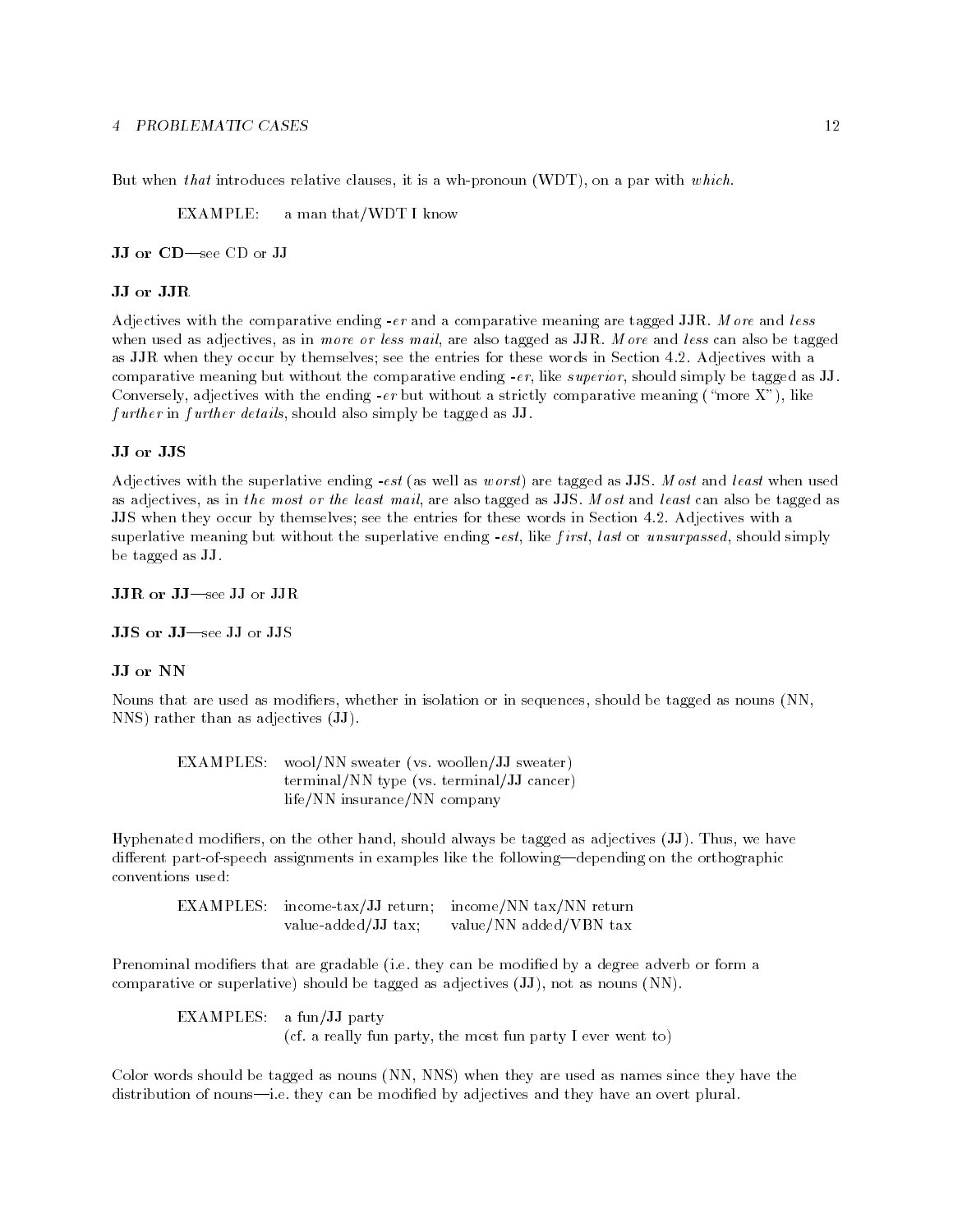| EXAMPLES: That's a nice red/NN.            |
|--------------------------------------------|
| Not too many reds/NNS go with that purple. |

Also note the following contrast:

EXAMPLES: These plants are dark green/JJ. These plants are a dark green/NN.

Generic adjectives should be tagged as adjectives (JJ) and not as plural common nouns (NNS), even when they trigger subject-verb agreement, if they can be modified by adverbs.

EXAMPLES: The (very) rich/JJ in this country pay far too few taxes. The (multiply) handicapped/JJ

But if a putative adjective can't be modified by an adverb, it should be tagged as a common noun (NN).

EXAMPLES: Little good/NN will come of it. (cf. \*Very good will come of it.)

When used as prenominal modifiers,  $top, side, bottom, front and back should be tagged as adjectives (JJ).$ 

#### JJ or NNP

Words that refer to languages or nations, like English or French, can be either adjectives (JJ) or proper nouns (NNP, NNPS).

EXAMPLES: English/JJ cuisine tends to be uninspired. The English/NNPS tend to be uninspired cooks.

In prenominal position, such words are almost always adjectives (JJ). Do not be led to tag such words as proper nouns just because they occur in idiomatic collocations.

EXAMPLES: Chinese/JJ cabbage; Chinese/JJ cooking Welsh/JJ rarebit; Welsh/JJ poetry

However, note:

EXAMPLE: an English/NNP sentence (cf. a sentence of English/NNP)

The two parts of compounds such as W est German or N orth Korean should be tagged identically—either as JJ or NNP.

EXAMPLE: the West/JJ German/JJ mark He's a West/NNP German/NNP.

Hyphenated compound proper nouns acting as modifiers, such as  $Gramm-Rudman$  in the Gramm-Rudman Act, as well as compounds containing proper nouns as their second constituent, such as  $mid-March$  or non-NATO, should be tagged as proper nouns (NNP) rather than as adjectives (JJ).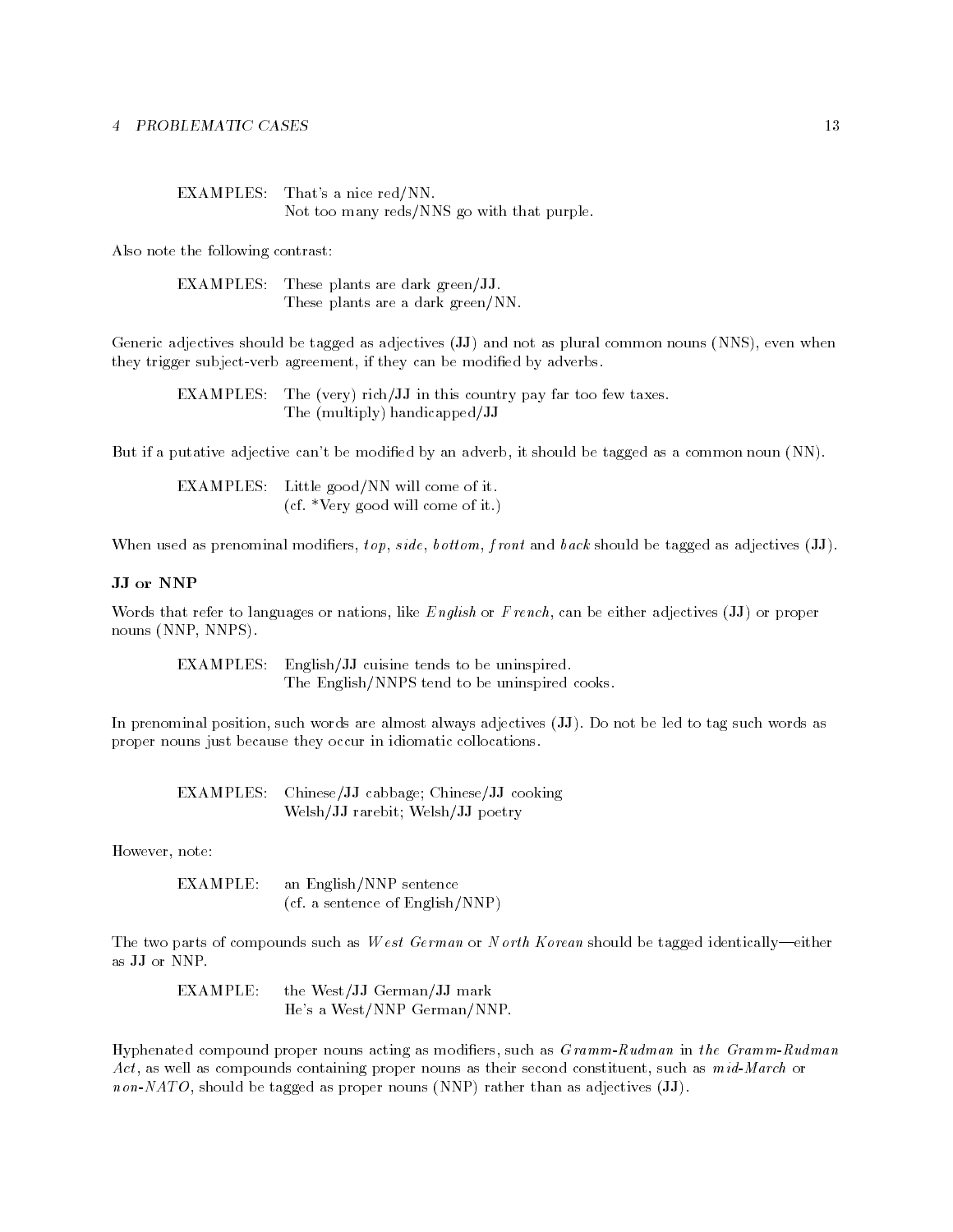#### JJ or RB

While most adverbs formed from adjectives end in  $-ly$ , not all do. The crucial criterion is whether a word modifies a noun, in which case it is an adjective (JJ), or a non-noun, in which case it is an adverb (RB).

EXAMPLES: rapid/JJ growth/NN rapid/RB growing/VBG plants

Vexing cases arise in connection with compound adjectives that are spelled as two words, such as  $m \, i \, d$ flavored. Tag both parts of such sequences as  $JJ-thus$ , mild/JJ flavored/JJ.

Take care not to tag predicate adjectives as adverbs. Thus, in make life simple, simple is an adjective; cf. the unacceptability of make life simply.

The distinction between adjectives (JJ) and gerunds/present participles (VBG) is often very difficult to make. There are a number of tests that you can use to decide. Be sure to apply these tests to the entire sentence containing the word that you are unsure of, not just the word in isolation, since the context is important in determining the part of speech of a word.

A word is an adjective (JJ):

 $\bullet$  if it is gradable—that is, if it can be preceded by a degree adverb like very, or if it allows the formation of a comparative.

> EXAMPLE: Her talk was very interesting/JJ. Her talk was more interesting/JJ than theirs.

 $\bullet$  if there is a corresponding un-form with the opposite meaning.

EXAMPLE: an interesting/JJ conversation; an uninteresting/JJ conversation

if it occurs in construction with be, and be could be replaced by become, feel, look, remain, seem or

| <b>EXAMPLES:</b> The conversation became depressing/JJ. |
|---------------------------------------------------------|
| That place feels depressing/JJ.                         |
| That place looks depressing/JJ.                         |
| That place remains depressing/JJ.                       |
| That place seems depressing/JJ.                         |
| That place sounds depressing/JJ.                        |
|                                                         |

if it precedes a noun, and the corresponding verb is intransitive, or does not have the same meaning.

| EXAMPLES: an appealing/JJ face; | *a face that appeals   |
|---------------------------------|------------------------|
| an appetizing/JJ dish;          | *a dish that appetizes |
| a revolving/JJ fund;            | *a fund that revolves  |
| a winning/JJ smile;             | *a smile that wins     |

 $But:$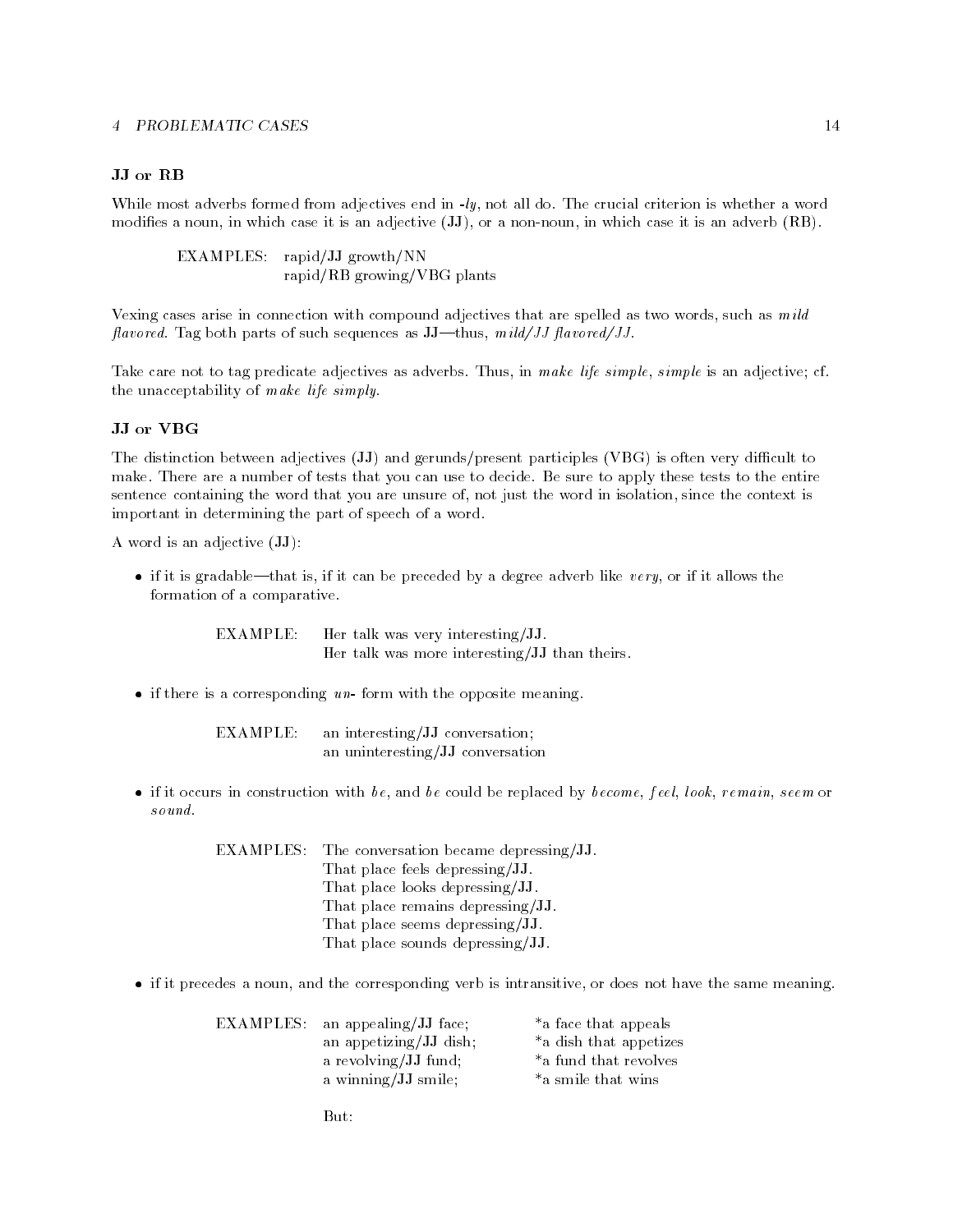| the existing/VBG safeguards; | safeguards that exist            |
|------------------------------|----------------------------------|
| a holding/VBG company;       | a company that holds another one |
| a managing/VBG director;     | a director who manages           |
| the ruling/VBG class;        | the class that rules             |

Note the following contrast:

a striking/JJ hat \*the hat will strike the striking/VBG teachers the teachers will strike

• if there is no corresponding verb.

EXAMPLE: a thoroughgoing/JJ investigation; \*thoroughgo

In connection with this point, note that striking meaning differences need not be reflected in terms of different parts of speech:

EXAMPLES: the outgoing/JJ president; an outgoing/JJ type of guy; \*outgo

> an outstanding/JJ record; outstanding/JJ debts \*outstand

#### JJ or VBN

The distinction between adjectives  $(\mathbf{JJ})$  and past participles  $(\mathbf{VBN})$  is often very difficult to make. There are a number of tests that you can use to decide. Be sure to apply these tests to the entire sentence containing the word that you are unsure of, not just the word in isolation, since the context is important in determining the part of speech of a word.

A word is an adjective (JJ):

 $\bullet$  if it is gradable—that is, if it can be preceded by a degree adverb like very, or if it allows the formation of a comparative.

> EXAMPLE: He was very surprised/JJ. He was more surprised/JJ than she was.

 $\bullet$  if there is a corresponding un-form with the opposite meaning.

EXAMPLE: a hurried/JJ meeting; an unhurried/JJ meeting

Be sure to check whether there is a corresponding verb beginning with  $u_n$ . If there is, you cannot rely on this test to determine whether the word in question is an adjective or a participle, and you will have to use the other tests.

EXAMPLE: Your shoelace has been untied/JJ ever since we started. I know-it got untied/VBN by accident.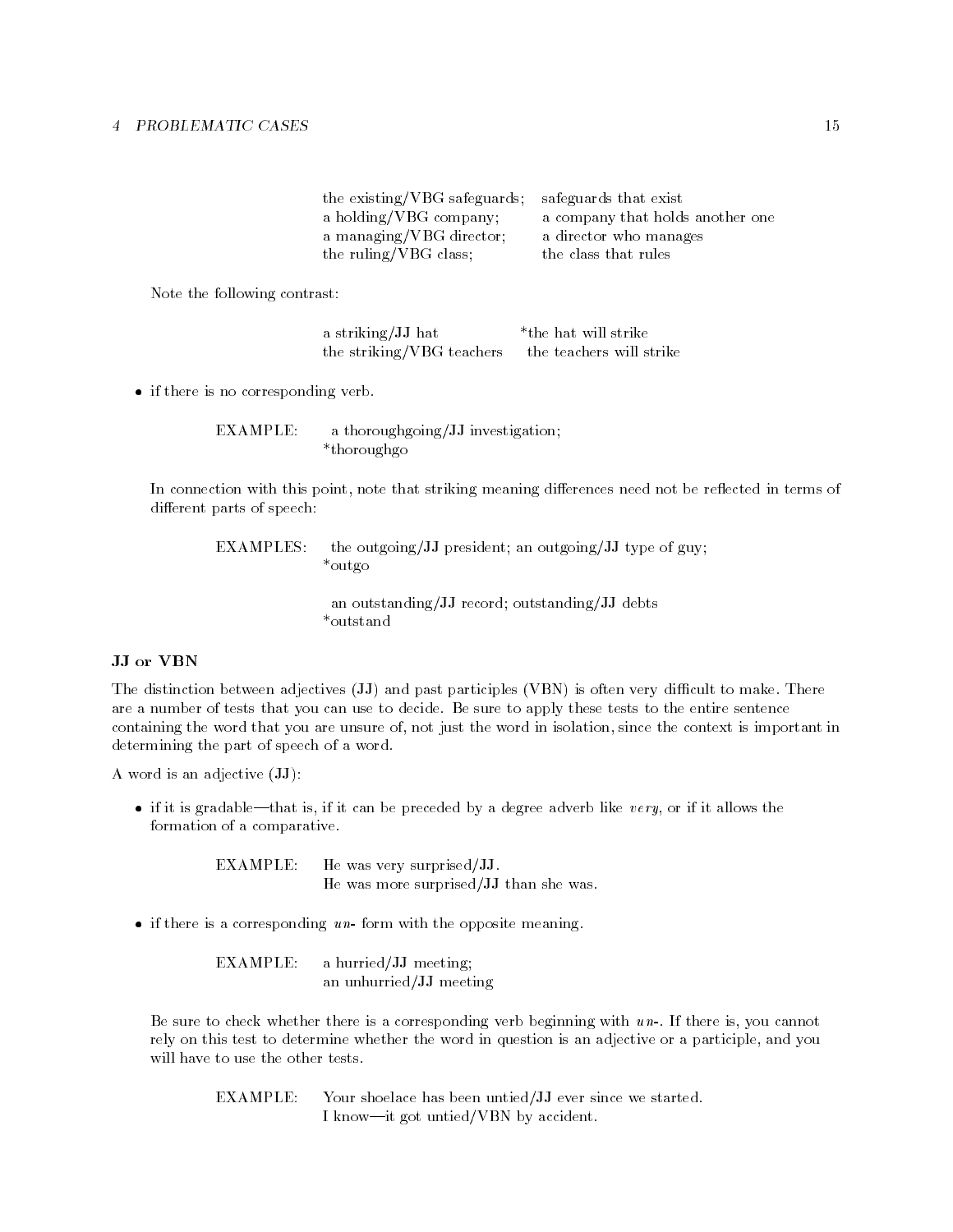When applying the  $u_n$ - test, be sure to take the entire context into account. For instance,  $a \, r \, med \, can$ be either a JJ or a VBN, depending on its context.

| EXAMPLE: : | We need an armed/JJ guard.<br>(cf. We need an unarmed guard.)        |
|------------|----------------------------------------------------------------------|
|            | $Armed/VBN$ with only a knife,<br>(cf. *Unarmed with only a knife, ) |

if the word occurs in construction with be, and be could be replaced by become, feel, look, remain, seem or sound.

> EXAMPLES: He became interested/JJ. He felt interested/JJ. He looked surprised/JJ. He remained surprised/JJ. He seemed surprised/JJ. He sounded surprised/JJ.

However, if the complement of any of the verbs listed above is modified by a  $by$ -phrase, it should be tagged as a participle (VBN) rather than as an adjective (JJ).

EXAMPLE: He remains guided/VBN by these principles.

 $\bullet$  if the word occurs in construction with  $keep.$ 

EXAMPLES: They should be kept well watered/JJ.

 $\bullet$  if it refers to a (resultant) state rather than to a (specific) event.

EXAMPLES: At the time, I was married/JJ. I was mistaken/JJ  $(=$  wrong) the other day. a mistaken/JJ decision

 $\bullet$  if a collocation of the form "X-ed N" cannot be paraphrased as "N that has been X-ed."

|                   | EXAMPLES: a decided/JJ advantage; *an advantage that has been decided |
|-------------------|-----------------------------------------------------------------------|
| a grown/JJ woman; | *a woman that has been grown                                          |
| married/JJ life;  | *life that has been married                                           |
| worried/JJ faces; | *faces that have been worried                                         |

A word is a past participle (VBN):

 $\bullet$  if it can be followed by a by phrase. If this criterion clashes with the possibility of inserting a degree adverb, tag the word as an adjective (JJ), not as a participle (VBN).

> EXAMPLES: He was invited/VBN by some friends of hers. He was very surprised/JJ by her remarks.

 $\bullet$  if it refers to an (specific) event rather than to a (resultant) state.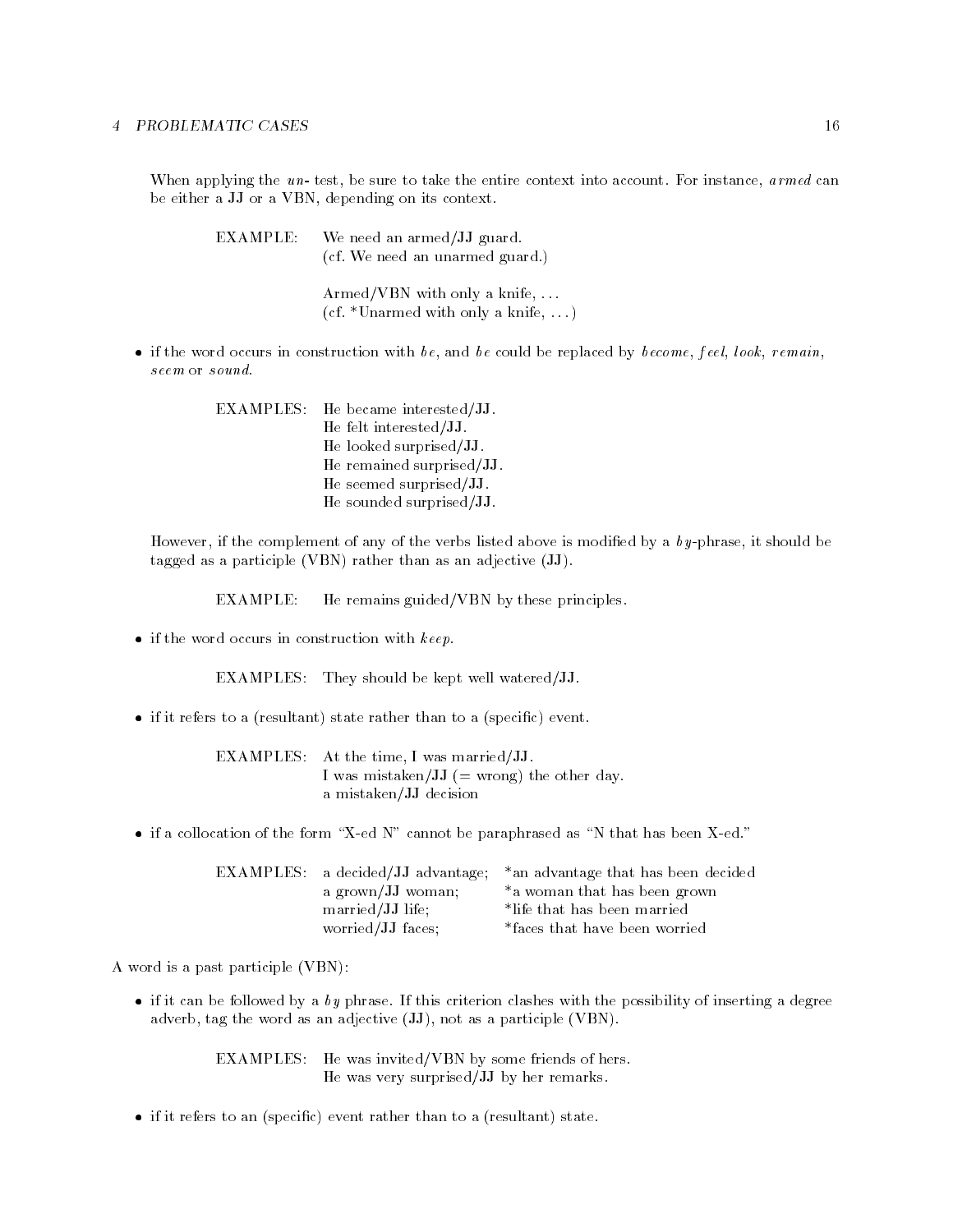| EXAMPLES: I was married/VBN on a Sunday.  |
|-------------------------------------------|
| I was mistaken/VBN for you the other day. |
| a case of mistaken/VBN identity           |

• if the word occurs in construction with be, and be could be replaced by get, but not by become.

EXAMPLE: I was married/VBN on a Sunday. (cf. I got married, \*I became married)

#### JJR or NN

*M* ore and less should be tagged as comparative adjectives (JJR), even when they occur without a head noun, as in more of the same.

#### JJR or RBR

In collocations such as *Shares closed higher/lower, higher* and *lower* should be tagged as comparative adverbs (RBR). Cf. Shares closed more reasonably/\*reasonable today; also Shares closed up/RB by two points.

M ost should be tagged as a superlative adjective (JJS) even when it occurs without a head noun, as in most of the time. The reason is that its distribution is parallel to that of other superlative adjectives; cf. the following:

EXAMPLES: most apples; most of the apples most of the bunch the ripest apples; the ripest of the apples the ripest of the bunch

#### MD or VB

Forms of the auxiliary verbs be, do and have are tagged on a par with those of other verbs.

NN or CD-see CD or NN

NN or DT-see DT or NN

NN or JJ-see JJ or NN

NN or JJR-see JJR or NN

NN or NNS

Whether a noun is tagged singular or plural depends not on its semantic properties, but on whether it triggers singular or plural agreement on a verb. We illustrate this below for common nouns, but the same criterion also applies to proper nouns.

Any noun that triggers singular agreement on a verb should be tagged as singular, even if it ends in final -s.

 $EXAMPLE:$  Linguistics/NN is/\*are a difficult field.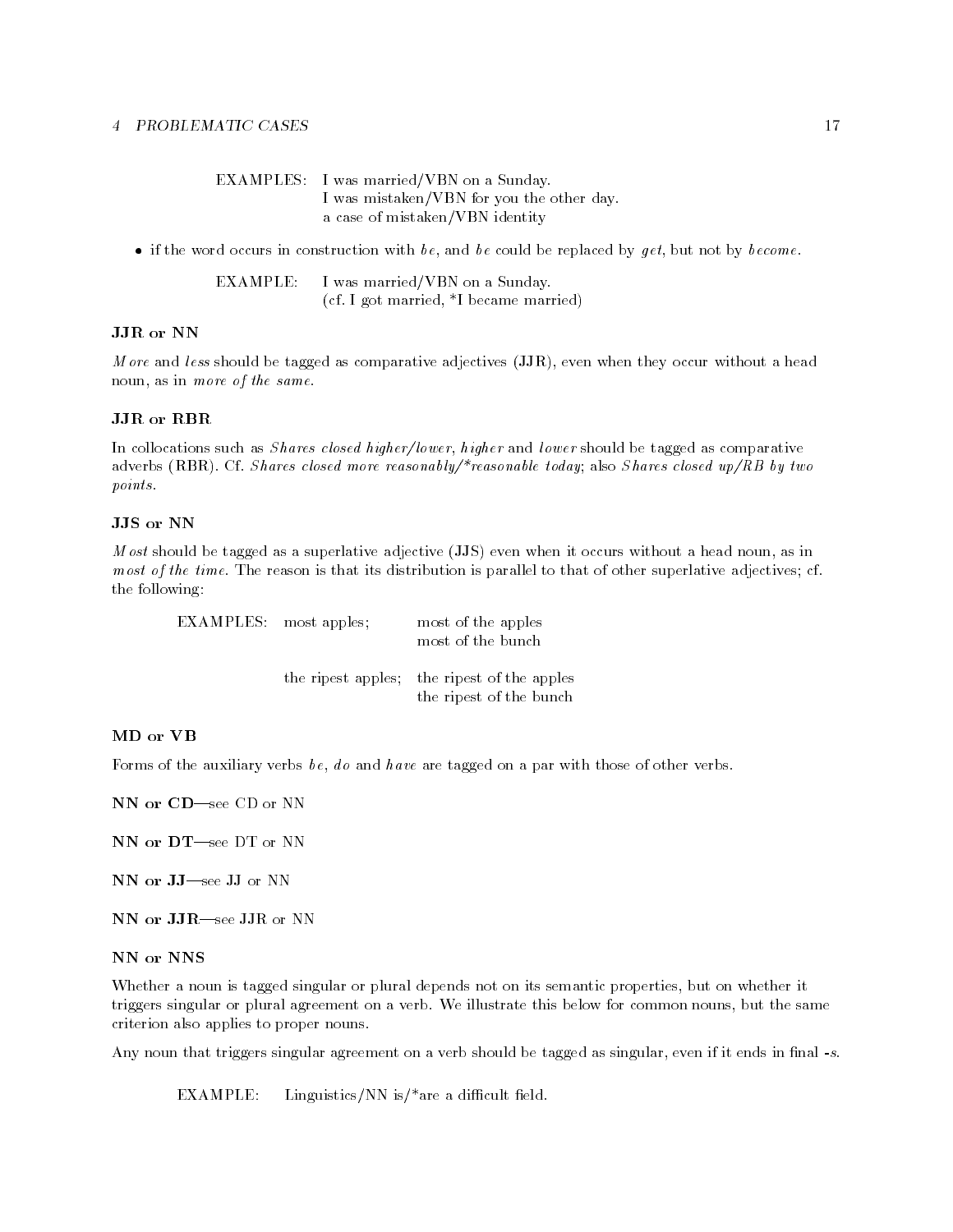If a noun is semantically plural or collective, but triggers singular agreement, it should be tagged as singular.

EXAMPLES: The group/NN has/\*have disbanded. The jury/NN is/\*are deliberating.

On the other hand, if a noun triggers plural agreement on a verb, it should be tagged as plural, even if it does not end in  $-s$ .

EXAMPLES: The faculty/NNS are on strike. The police/NNS have arrived on the scene.

Some nouns, like data, trigger variable number agreement. Such nouns should be tagged according to their usage in a particular text. If the agreement pattern cannot be determined, tag such nouns as NNjNNS (see Section 5.2 for the vertical slash convention). Finally, note the following contrast:

> Mechanics/NN is an established discipline. The mechanics/NNS of the system are complex.

The only exception to the agreement rule concerns nouns denoting amounts, which trigger singular agreement even though formally plural. Such nouns should be tagged as plural noun (NNS).

EXAMPLES: Three years/NNS is a long time. Twelve inches/NNS is a foot.

#### NN or NNP

*Chapter, Exhibit, Figure, Table* and the like should be tagged as common nouns  $(NN)$  even when capitalized as part of a reference. Abbreviations and initials should be tagged as if they were spelled out. Thus,  $S\mathcal{B}L$  (which stands for savings and loan) should be tagged as a common noun (NN), not as a proper noun (NNP). By contrast, the U.S. should be tagged as the U.S./NNP.

Compounds containing proper nouns as their second constituent, such as  $midMarch$  or  $non-NATO$ , should be tagged as proper nouns (NNP).

#### NN or PRP

The indefinite pronouns naught, none and compounds of any-, every-, no- and some- with -one and -thing should be tagged as nouns (NN), not as pronouns (PRP). The sequence no one should be tagged no/DT  $one/NN$ ; in its hyphenated form no-one, it should be tagged NN.

#### NN or RB

Nouns that are used adverbially should be tagged as nouns (NN, NNS, NNP or NNPS), not as adverbs  $(RB)$ .

EXAMPLE: He comes by Sundays/NNPS and holidays/NNS.

Words denoting points of the compass are tagged as either nouns (NN) or adverbs (RB), depending on their syntactic properties. For instance, in The nearest shopping center is two miles to the north of here, north is preceded by an article and should be tagged as a common noun (NN). On the other hand, in the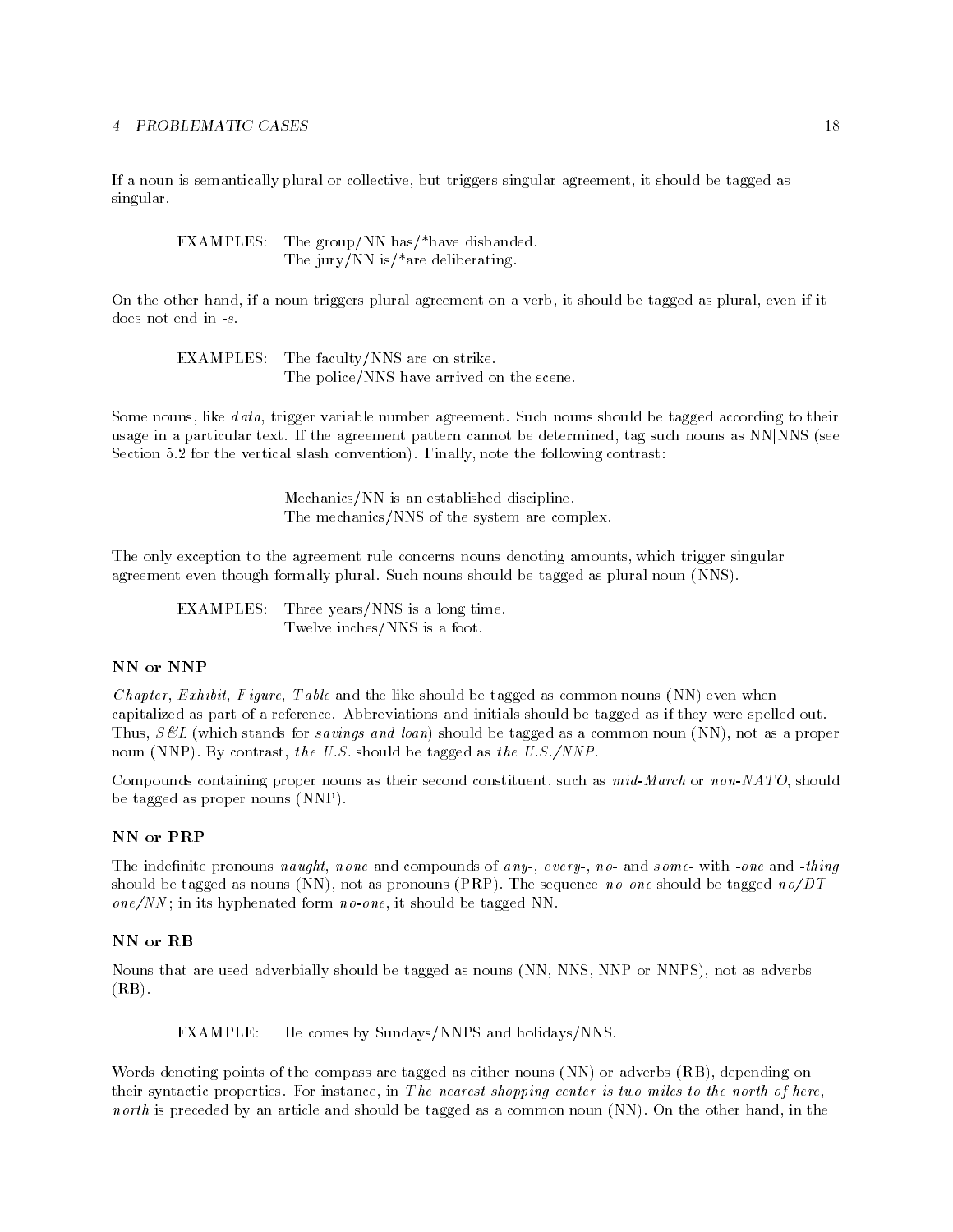variant The nearest shopping center is two miles north of here, north is not preceded by an article and should be tagged as an adverb (RB).

The temporal expressions *yesterday, today* and *tomorrow* should be tagged as nouns (NN) rather than as adverbs (RB). Note that you can (marginally) pluralize them and that they allow a possessive form, both of which true adverbs do not.

The locative expression *home* when used by itself in an adverbial sense should be tagged as an adverb (RB).

EXAMPLES: Call me when you get home/RB. Call me when you are at home/NN.

## NN or VBG

It is often difficult to tell whether a form in  $-i n q$  is a noun (NN) or a gerund (VBG), especially since both nouns and gerunds can be preceded by an article or a possessive pronoun.

 $\bullet$  If a word in *-ing* allows a plural, it is a noun (NN).

 $EXAMPLES:$  The reading/NN for this class is difficult.  $(vs. The readings/NNS for this class are difficult.)$ 

 While both nouns and gerunds can be preceded by an article or a possessive pronoun, only a noun (NN) can be modied by an adjective, and only a gerund (VBG) can be modied by an adverb.

> EXAMPLES: Good/JJ cooking/NN is something to enjoy. Cooking/VBG well/RB is a useful skill.

 $\bullet$  Similarly, if the direct object of the verb underlying the -ing form is expressed in an of-phrase, the -ing form is a noun (NN), but if it is expressed directly as a noun phrase, the -ing form is a gerund (VBG).

> EXAMPLES: GM's closing/NN of the plant (cf. GM's repeated/\*repeatedly closing of the plant; GM's closings of the plant)

> > GM's closing/VBG the plant (cf. GM's \*repeated/repeatedly closing the plant; \*GM's closings the plant)

 When an -ing form is preceded by a noun or a sequence of nouns, it is itself a noun. The resulting combination can in turn precede a noun.

> EXAMPLES: the plant/NN closing/NN unsavory plant/NN closing/NN tactics/NNS

If a collocation X-ing N is equivalent (or similar) in meaning to N X-es, then the word is a gerund (VBG).

> EXAMPLES: the declining/VBG productivity of U.S. industry (cf. The productivity of U.S. industry is declining)

> > the acting/VBG vice president (cf. a person who is acting as vice president)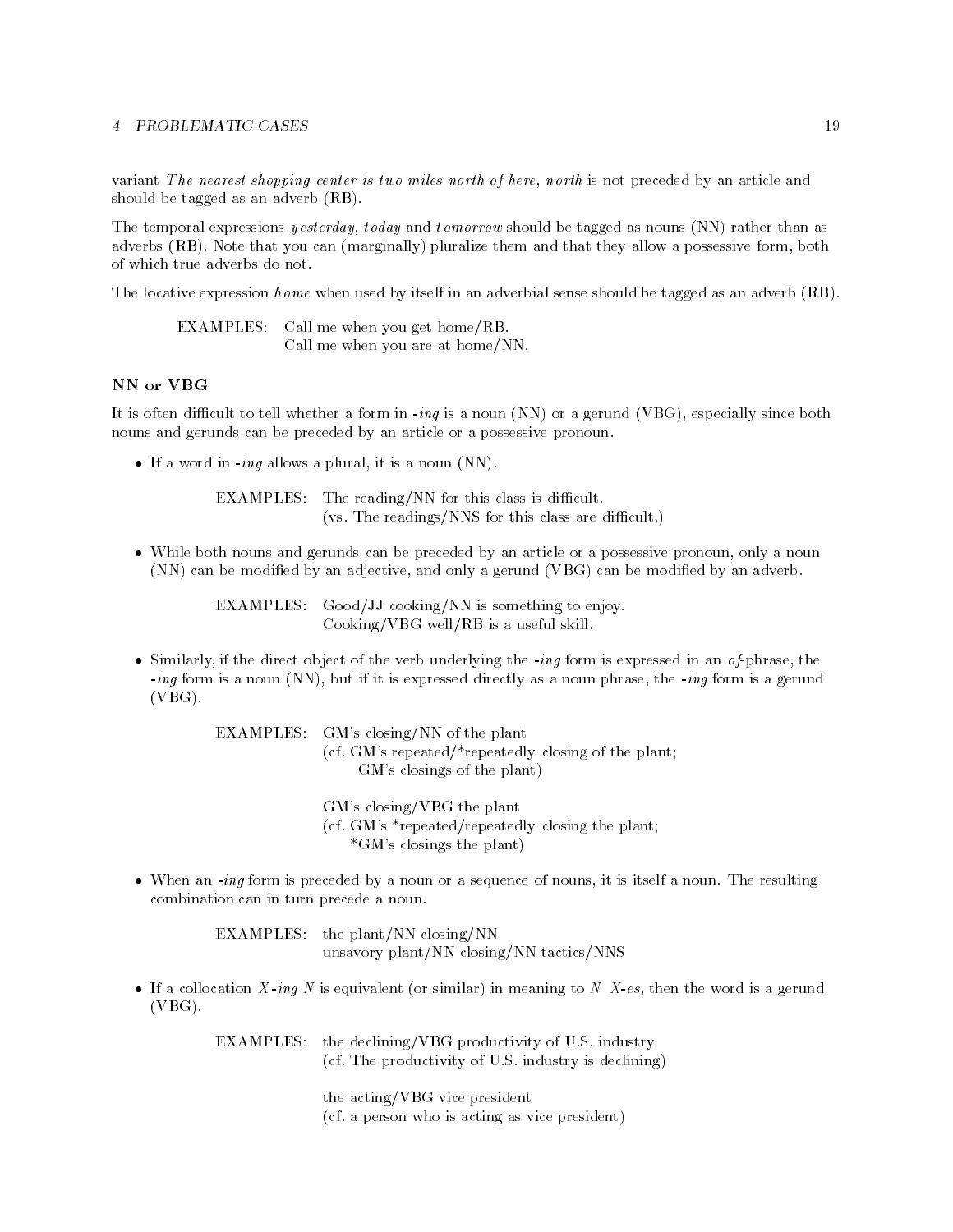If a collocation X-ing N is not equivalent (or similar) in meaning to N X-es, then the word is a noun (NN). In such cases, the collocation can often be paraphrased in terms of an innitive or a more clearly nominal construction.

> EXAMPLES: spending/NN reductions (reductions in spending, not: reductions that are spending)

> > the mating/NN season (the season for mating, not: the season that is mating)

a holding/NN pattern (a pattern of holding, not: a pattern that is holding)

 Finally, in many cases there is nothing to do but to use the vertical slash convention (see Section 5.2). For instance, since *anchoring devices* could be analyzed as either *devices that anchor* (gerund) or as devices for anchoring (noun), it should be tagged anchoring/NN |  $VBG$ .

NNS or NN-see NN or NNS

NNP or JJ-see JJ or NNP

NNP or NNPS-see NN or NNS

NNPS or NNP-see NN or NNS

PDT or DT-see DT or PDT

PRP or NN-see NN or PRP

#### PRP or PRP\$

The nominal possessive pronouns  $\text{min}$ , yours, h is, hers, ours and theirs are tagged as personal pronouns (PRP), not as possessive pronouns (PRP\$).

**PRP\$** or PRP—see PRP or PRP\$

- RB or CD-see CD or RB
- RB or EX-see EX or RB
- RB or IN-see IN or RB
- RB or JJ-see JJ or RB
- RB or NN-see NN or RB

### **RB** or **RBR**

Adverbs with the comparative ending -er but without a comparative meaning should also simply be tagged as RB. For specic words, see Section 4.2.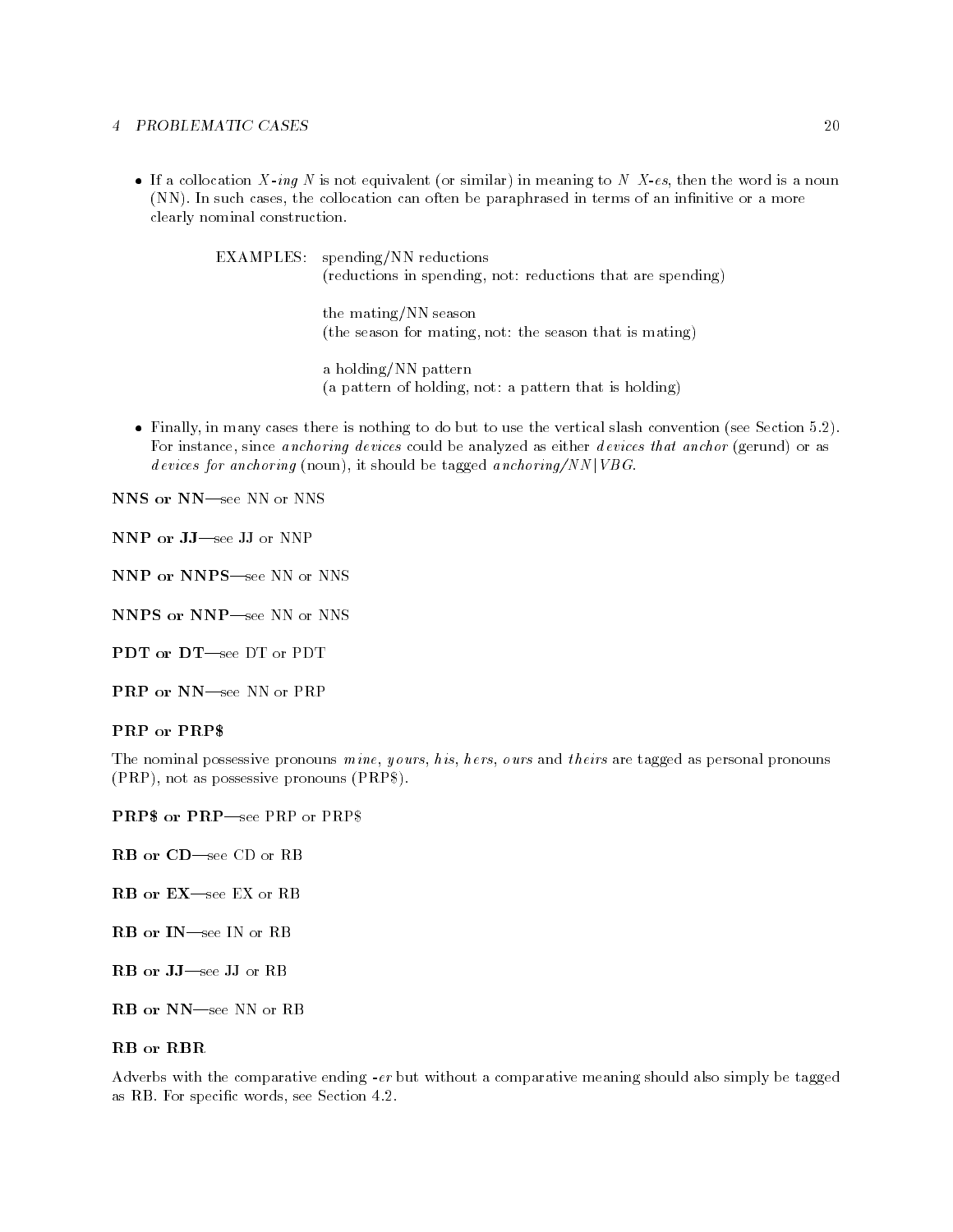## RB or RBS

*M* ost, though usually a superlative form, is a simple adverb (RB) in the collocation most every-.

Adverbs and particles can be even more difficult to distinguish than particles and prepositions. Again, it is important to realize that the idiomaticity of a particular collocation is not a diagnostic for the distinction. A word is an adverb (RB) rather than a particle (RP) if you can insert a manner adverb between the verb and the word.

EXAMPLE: to sit calmly/RB by/RB

Note that striking meaning differences are not always reflected in different part-of-speech assignment.

EXAMPLES: Bring the girls right up/RP.  $(=$  conduct) Bring the girls right up/RP.  $(=$  educate)

Off in badly off, better off, well off and worse off is a particle  $(RP)$ , not an adverb  $(RB)$ .

In contexts concerning the movement of currency or commodity prices,  $up$  and  $down$  should be tagged as adverbs (RB), not as particles (RP).

RBR or RB-see RB or RBR

RBS or RB-see RB or RBS

RP or IN-see IN or RP

RP or RB-see RB or RP

VB or MD-see MD or VB

If you are unsure whether a form is a subjunctive (VB) or a present tense verb (VBP), replace the subject by a third person pronoun. If the verb takes an -s ending, then the original form is a present tense verb (VBP); if not, it is a subjunctive (VB).

EXAMPLE: I recommended that you do/VB it. (cf. I recommended that he do/\*does it.)

VBG or IN-see IN or VBG, VBN

VBG or JJ-see JJ or VBG

VBG or NN-see NN or VBG

VBN or IN-see IN or VBG, VBN

VBN or JJ-see JJ or VBN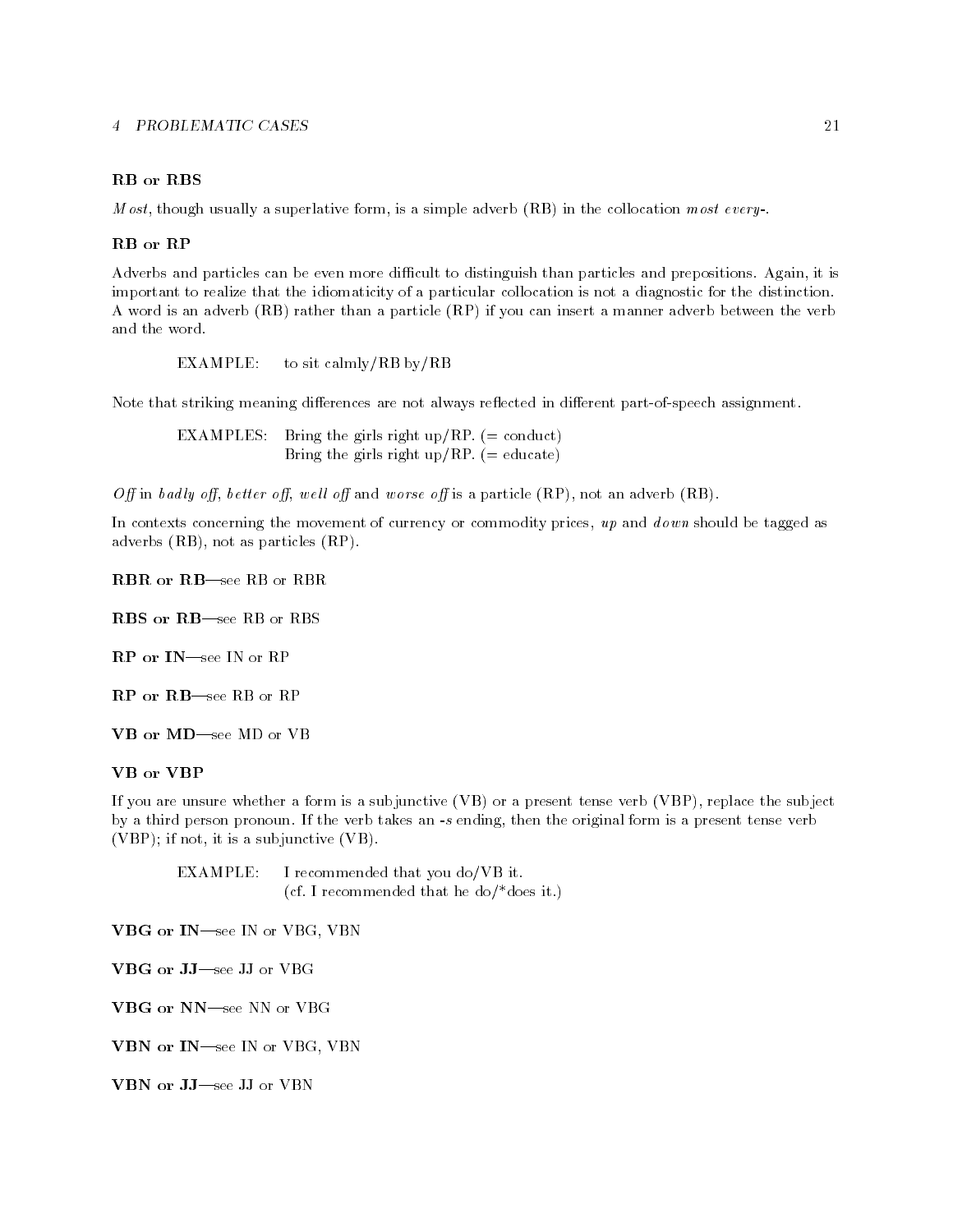### VBP or VB-see VB or VBP

#### WDT or IN-see IN or WDT

#### WDT or WP

If a wh-word precedes a head noun, it is a wh-determiner.

| EXAMPLES: What/WDT kind do you want? |
|--------------------------------------|
| I don't know what/WDT kind you want. |

Be sure to wash whatever/WDT fruit you buy.

Which/WDT book do you like better? I don't know which/WDT book you like better.

Which/WDT one do you like better? I don't know which/WDT one you like better.

What(ever) is only tagged as a wh-determiner (WDT) when it precedes a head noun; otherwise, it is tagged as a simple wh-word (WP).

EXAMPLES: Tell me what/WP you would like to eat. I'll get you whatever/WP you want.

 $Which(ever)$ , on the other hand, is tagged as a wh-determiner (WDT) even when it does not precede a head noun. This is parallel to the tagging of determiners as DT when they are used by themselves.

EXAMPLES: Which/WDT do you like better? I don't know which/WDT you like better. I'll get you whichever/WDT you want.

WP or WDT-see WDT or WP

### 4.2 Specic words and collocations

This section contains an alphabetical list of specific problematic words and collocations.

about when used to mean "approximately" should be tagged as an adverb (RB), rather than a preposition (IN).

all is usually a determiner (DT) or a predeterminer (PDT), but it can also be an adverb (RB).

EXAMPLES: all/RB around the Mediterranean all/RB through the night

The collocation at all is tagged  $at/IN$  all/DT.

all but is tagged  $all/RB$  but/RB.

all right is tagged  $all/RB$  right/JJ.

another one is tagged another/DT one/NN.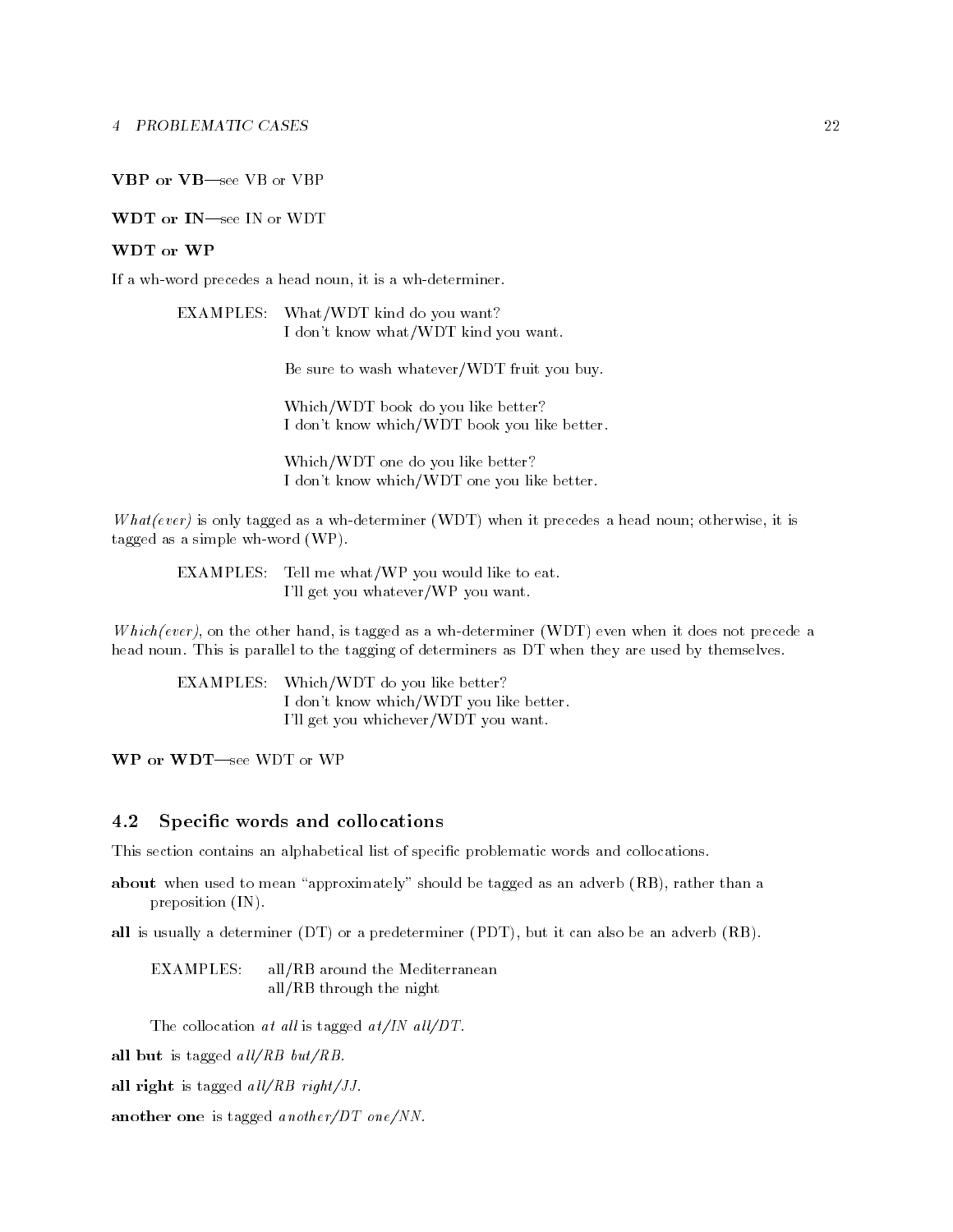any can be a determiner (DT).

EXAMPLES: We don't have any/DT. Don't you want any/DT more/JJR?

However, when it precedes a comparative adverb, it is an adverb (RB).

- EXAMPLES: I can't run any/RB further/RBR. I can't go on like this any/RB more/RBR.
- around when used to mean "approximately" should be tagged as an adverb  $(RB)$ , rather than a preposition (IN).

EXAMPLES: The pound stabilized at around/RB 1.6973 dollars. (cf. The pound stabilized at approximately 1.6973 dollars.)

But:

The pound stabilized around/IN 1.6973 dollars. (cf. \*The pound stabilized approximately 1.6973 dollars.)

as can be an IN.

EXAMPLES: It's just as/IN I thought. As/IN an untenured faculty member,  $\ldots$ 

But when it has a meaning akin to 'so', it is an adverb (RB).

EXAMPLES: I'm not as/RB hungry. This one is not as/RB good.

Both types of as occur in the collocation  $as \dots as$ .

EXAMPLES: as/RB hungry as/IN me as/RB many as/IN he has

at all is tagged  $at/IN$  all/DT.

back should be tagged as an adjective (JJ) when used as a prenominal modifier, as in back door.

bottom should be tagged as an adjective (JJ) when used as a prenominal modifier, as in bottom drawer.

but, though usually a coordinating conjunction, is a preposition (IN) when it means "except."

EXAMPLE: everybody but/IN me

In very formal usage, it can be an adverb  $(RB)$  with the meaning "only."

EXAMPLE: We can but/RB try.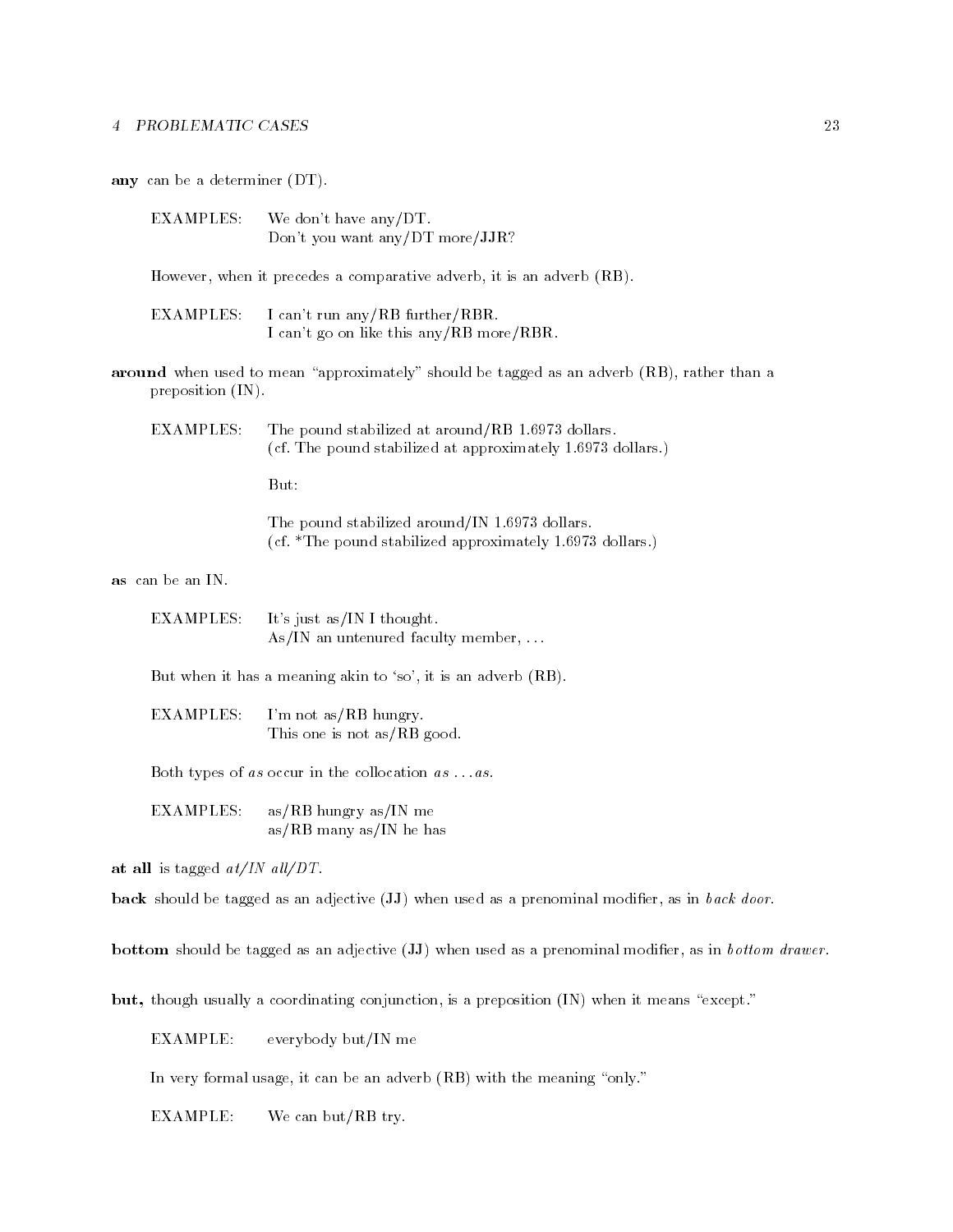Chapter, as in *Chapter 1*, is an NN, not an NNP.

close(r) In the collocation  $close(r)$  to,  $close(r)$  is an adverb (RB) or comparative adverb (RBR).

EXAMPLE: We were close/RB to home. We were closer/RBR to home.

coming should be tagged as an adjective  $(JJ)$  by analogy to upcoming.

- data triggers variable number agreement and should be tagged according to its use in a particular text. If the agreement pattern cannot be determined, tag it as NNjNNS (see Section 5.2 for the vertical slash convention).
- dear in Oh dear and Dear me is an exclamation (UH). In Yes, dear, on the other hand, it is used as a true vocative and should be tagged as a noun (NN). Finally, in salutations like  $Dear Martin$ , it should be tagged as an adjective (JJ).
- down should be tagged as an adverb (RB), not as a particle (RP), in contexts concerning the movement of currency or commodity prices.

due in the collocation due to is a preposition  $(IN)$ . Otherwise, it is an adjective  $(JJ)$ .

EXAMPLES: due/IN to/TO the storm The books are due/JJ on the due/JJ date.

each other should be tagged  $each/DT\ other/JJ$ .

far, though usually an adverb (RB), can also be an adjective (JJ).

EXAMPLE: She lives far/RB away. She lives far/RB from/IN here.

The far/JJ side of the moon

In the collocation  $far(ther) from, far(ther)$  is an adverb (RB) or comparative adverb (RBR).

EXAMPLE: We were far/RB from home. We were farther/RBR from home.

Further is treated on a par with farther.

Figure, as in Figure 1, is an NN, not an NNP.

fit is an adjective  $(\mathbf{JJ})$  in the expression to see fit.

for in the sense of "because" is a coordinating conjunction  $(CC)$ , not a subordinating conjunction  $(IN)$ .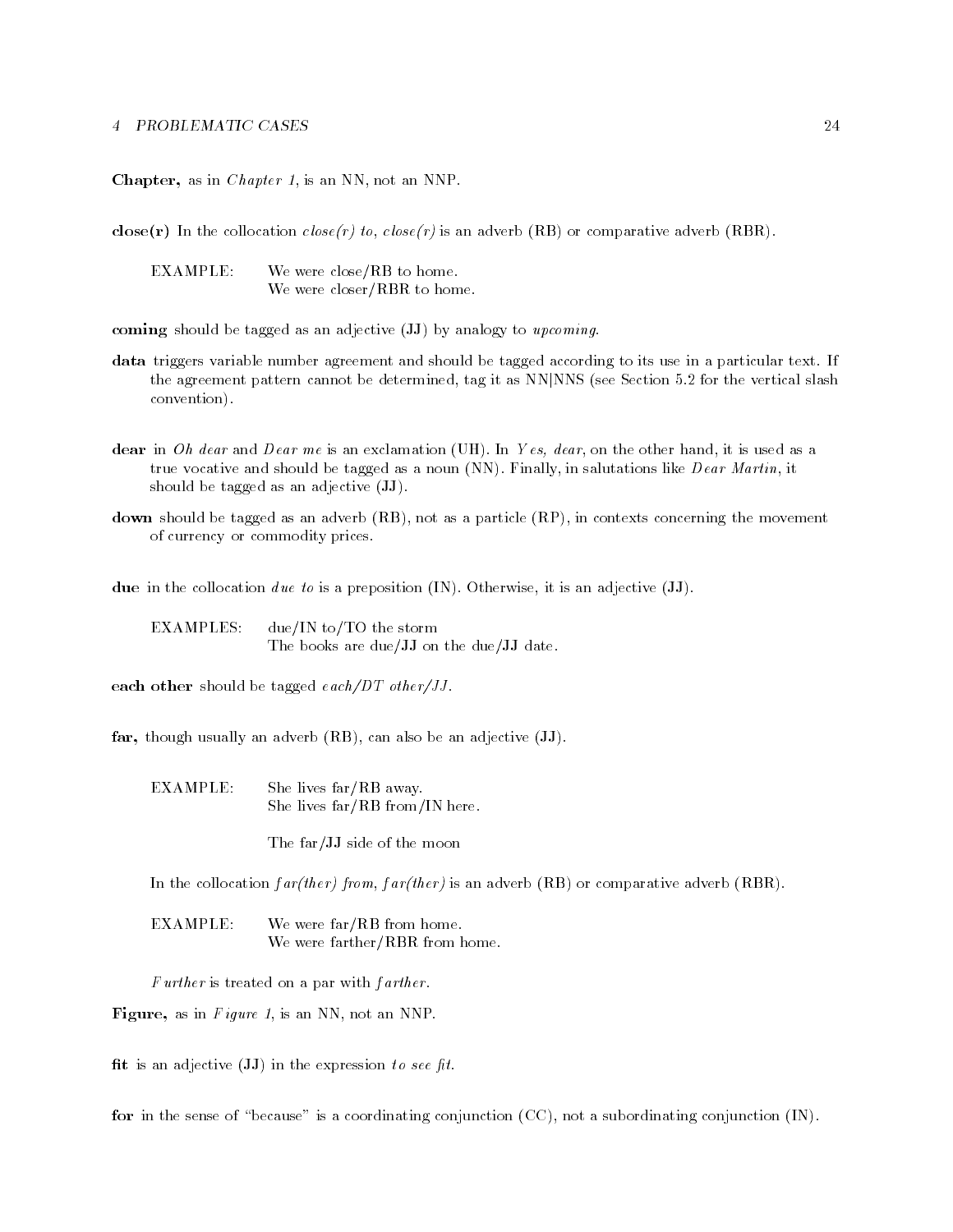EXAMPLE: He asked to be transferred, for/CC he was unhappy.

front should be tagged as an adjective  $(JJ)$  when used as a prenominal modifier, as in f ront door.

further, like farther, is a comparative adverb (RBR) in the context further from.

- half can be an adjective (JJ), a noun (NN) or a predeterminer (PDT). It is an adjective (JJ) if it immediately precedes a noun, a predeterminer (PDT) if it immediately precedes an article or a possessive pronoun, and a noun (NN) otherwise.
	- EXAMPLES: a half/JJ point half/PDT his time; half/PDT the time half/NN of the time

The hyphenated fraction  $\omega$  ne-half should be tagged as an adjective (JJ) when it is a prenominal modifier, but as an adverb  $(RB)$  if it could be replaced by *double* or *twice*.

> EXAMPLES: one-half/JJ cup; cf. a full/JJ cup one-half/RB the amount; cf. twice/RB the amount; double/RB the amount

hers, as in That's hers, is a PRP, not a PRP\$.

his, as in That's his, is a PRP, not a PRP\$.

however is usually a simple adverb (RB).

EXAMPLES: However/RB, that time has not yet come. There seems to be a problem, however/RB.

It can also (rarely) be a wh-adverb (WRB).

EXAMPLES: However/WRB much he wants to, he can't. I'll do it however/WRB he wants me to.

later should be tagged as a simple adverb (RB) rather than as a comparative adverb (RBR), unless its meaning is clearly comparative. A useful diagnostic is that the comparative *later* can be preceded by even or still.

EXAMPLES: I'll get it around to it sooner or later/RB. If you don't hurry, we'll arrive (even) later/RBR than your mother.

less should be tagged as a comparative adjective (JJR) when it is used without a head noun and it corresponds to the object of a verb or preposition. It should be tagged as a comparative adverb (RBR) when its use is parallel to other adverbs.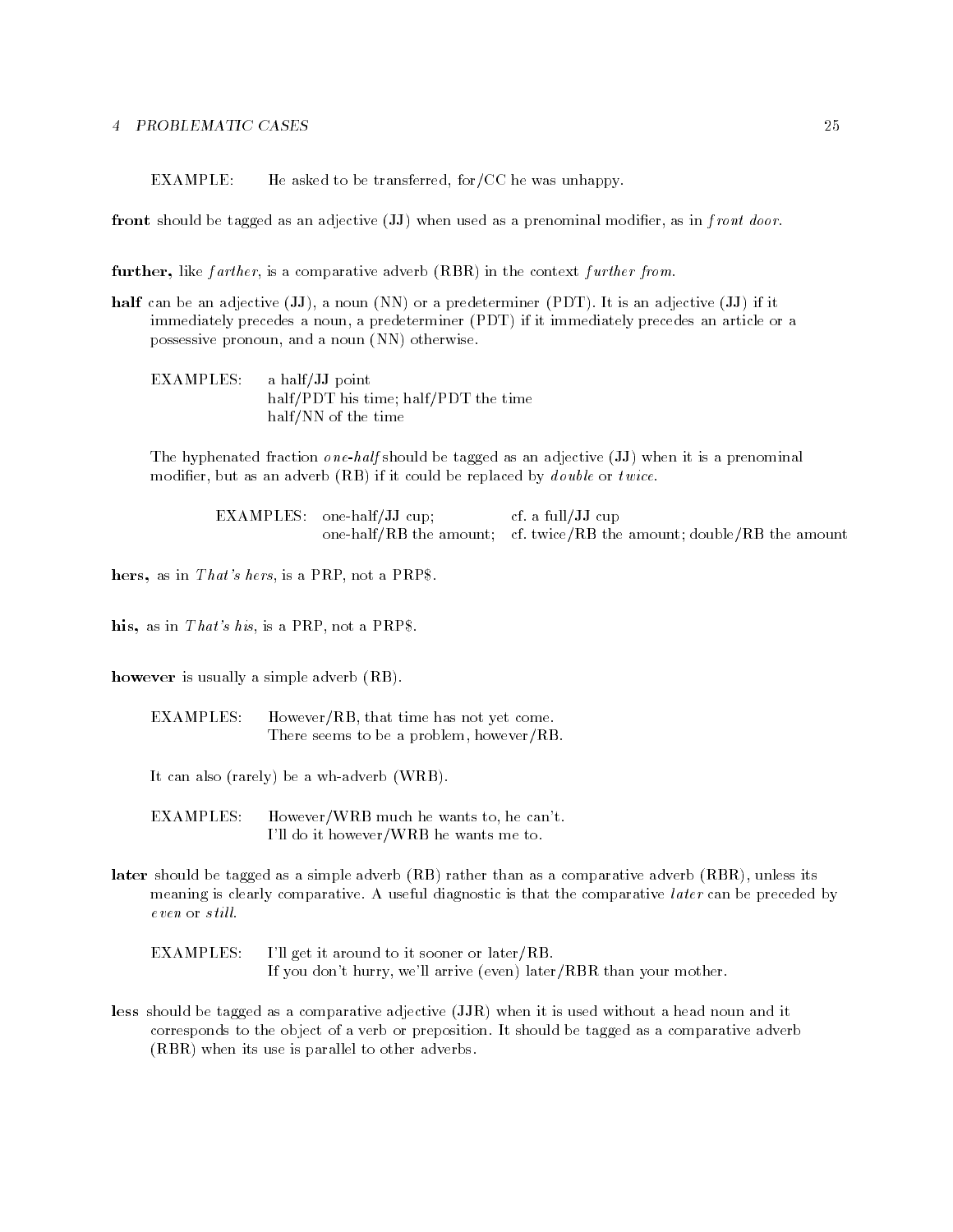EXAMPLES: You should eat less/JJR (in terms of quantity). (cf. You should eat less/JJR cheese.)

> You should eat less/RBR (in terms of frequency). (cf. You should eat rarely/RB.)

You should work less/RBR. (cf. You should work harder/RBR.)

Less should be tagged as a comparative adjective (JJR) even when it occurs without a head noun, as in less of a problem.

Less in the sense of minus should be tagged as a coordinating conjunction  $(CC)$ .

little is an adjective (JJ) in a little bit, a little bit more and a little more.

lot is a noun (NN) in a lot and a lot more.

many is a PDT when it immediately precedes an article. In general, however, it is an adjective (JJ), since it can be preceded by an article or a personal pronoun.

EXAMPLES: many/PDT a/DT stormy night the/DT many/JJ faces of God

maximum, as in *maximum tolerance*, is a noun (NN), not an adjective (JJ).

mine, as in  $That's$  mine, is a PRP, not a PRP\$.

minimum, as in *minimum wage*, is a noun  $(NN)$ , not an adjective  $(JJ)$ .

more should be tagged as a comparative adjective (JJR) when it is used without a head noun and it corresponds to the object of a verb or preposition. It should be tagged as a comparative adverb (RBR) when its use is parallel to other adverbs.

**EXAMPLES:** You should eat more/JJR (in terms of quantity). (cf. You should eat more/JJR fruit.)

> You should eat more/RBR (in terms of frequency). (cf. You should eat often/RB.)

You should relax more/RBR. (cf. You should work harder/RBR.)

M ore should be tagged as a comparative adjective (JJR) even when it occurs without a head noun. Again, however, if it fills the same position as an adverb, it should be tagged as a comparative adverb  $(RBR)$ .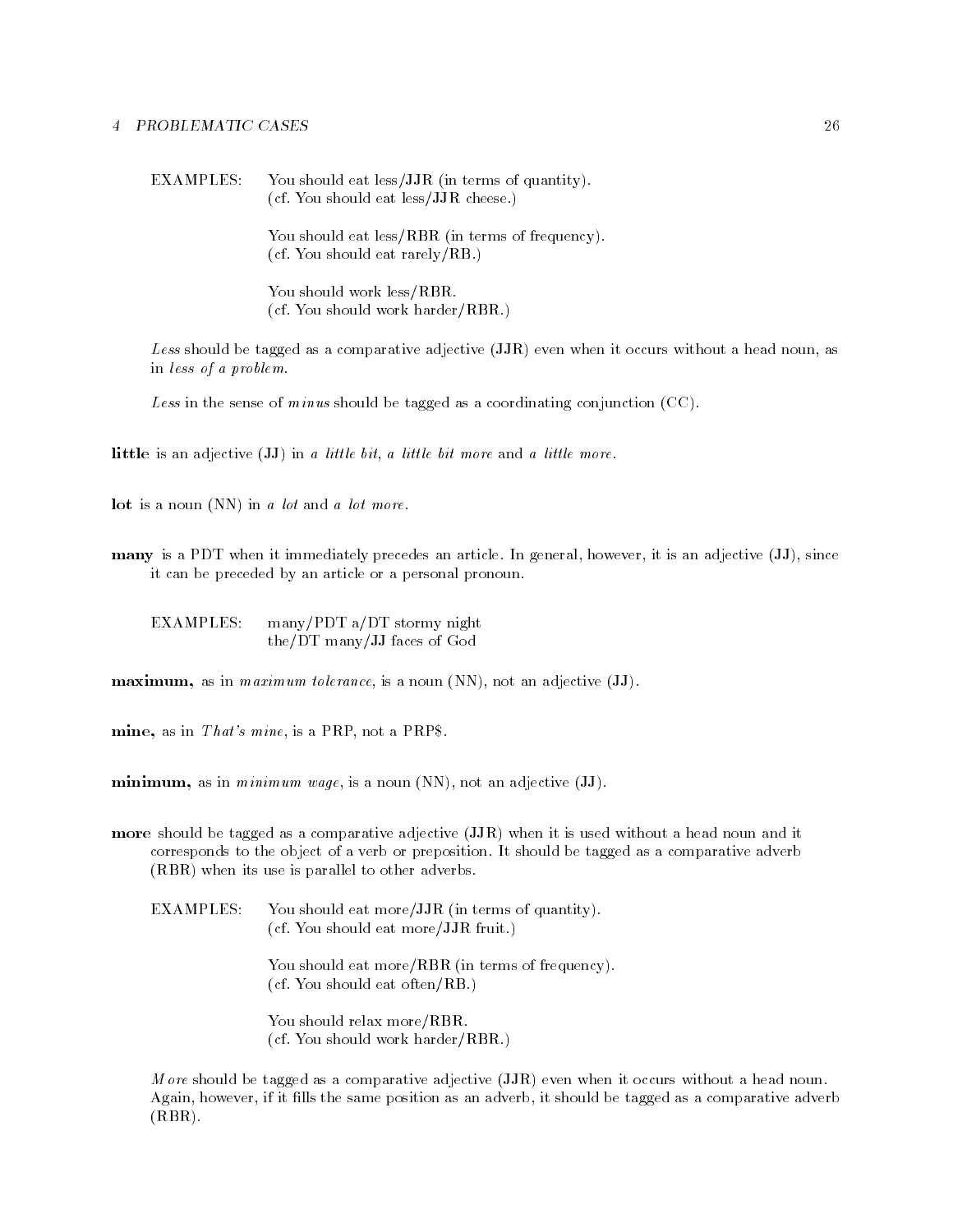EXAMPLES: more/JJR of my friends grows to five feet or more/JJR It's more/JJR of a vegetable garden. cf. \*It's almost/RB of a vegetable garden.

But:

It's more/RBR a vegetable garden. It's almost/RB a vegetable garden.

most, should be tagged as a superlative adjective (JJS) even when it occurs without a head noun, as in most of the time. The reason is that its distribution is parallel to that of other superlative adjectives; cf. the following:

| <b>EXAMPLES</b> : most apples; | most of the apples<br>most of the bunch                                |
|--------------------------------|------------------------------------------------------------------------|
|                                | the ripest apples; the ripest of the apples<br>the ripest of the bunch |

In the collocation most every-, most is a simple adverb (RB).

much can be an adjective (JJ) or an adverb (RB).

| EXAMPLES: - | He doesn't have much/JJ energy left.                     |
|-------------|----------------------------------------------------------|
|             | She said nothing, or at least not very much/JJ.          |
|             | That's much/RB better already.                           |
|             | I like that quite well; in fact, I like it very much/RB. |

near can be an adjective (JJ), an adverb (RB) or a preposition (IN).

**EXAMPLES:** The near/JJ side of the moon They had approached quite near/RB. We were near/IN the station.

But:

We were very/RB near/RB the station.

In the collocation near(er) to, near(er) is an adverb (RB) or comparative adverb (RBR). The colloquial use of nearer without a following to should also be tagged as a comparative adverb (RBR).

**EXAMPLES:** We were near/RB to the station. We were nearer/RBR to the station. We were nearer/RBR the station.

next can be an adjective (JJ), an adverb (RB) or (in archaic usage) a preposition (IN).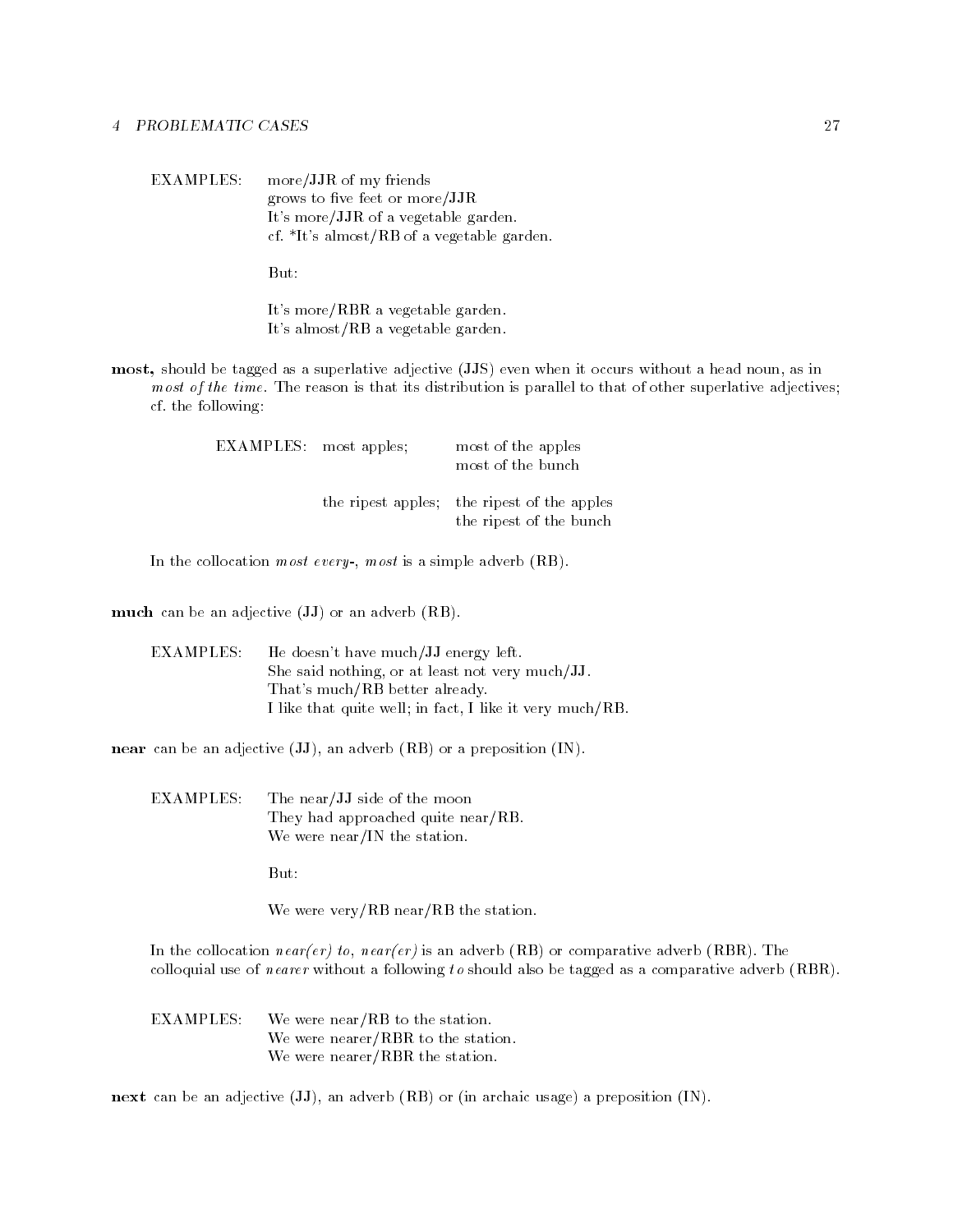| EXAMPLE: | The next/JJ train                      |
|----------|----------------------------------------|
|          | They live next/RB to/TO the park.      |
|          | I grasp the hands of those next/IN me. |

no can be a determiner (DT).

 $EXAMPLE:$  We have no/DT solution to that difficulty as yet.

It can also be an adverb (RB).

EXAMPLE: She is no/RB longer her old self.

Finally, as the opposite of y es, it is an interjection (UH).

no one should be tagged  $n \frac{\partial DT}{\partial N}$ ; in its hyphenated form  $n \frac{\partial \rho}{\partial N}$ , it should be tagged NN.

not is an adverb (RB), as is its contracted form  $n't$ .

off is a particle (RP) in the collocations well off, better off, badly off, worse off.

one In general, one should be tagged as a cardinal number (CD) even when its sense is not clearly that of

EXAMPLE: one/CD of the best reasons

However, when it is used as an impersonal third person pronoun, it is a pronoun (PRP).

EXAMPLE: One/PRP doesn't do that kind of thing in public.

If it could be pluralized or modified by an adjective in a particular context, it is a common noun  $(NN)$ .

EXAMPLE: the only (good) one/NN of its kind (cf. the only (good) ones/NNS of their kind)

In the collocation *another one*, *one* is a common noun (NN).

only should be tagged as an adverb (RB), unless it can be paraphrased by sole.

EXAMPLE: the only/JJ good ones (cf. the sole/\*solely good ones) only/RB the good ones

(cf. solely/\*sole the good ones)

other If o ther could be pluralized in a particular context, it is a common noun (NN).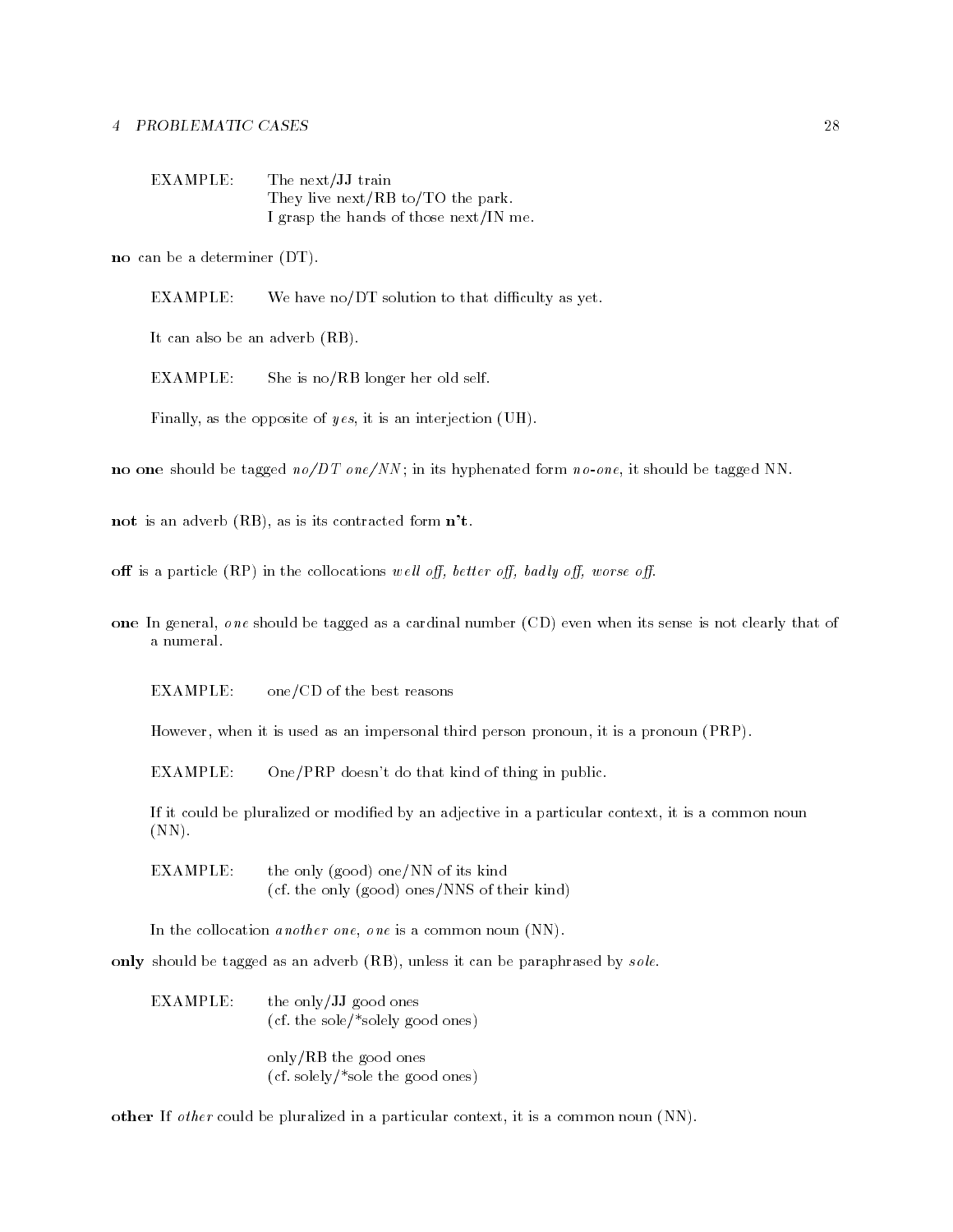EXAMPLE: One of them is good, but the other/NN is bad. (cf. the others/NNS are bad)

ours, as in  $That's \text{ ours},$  is a PRP, not a PRP\$.

over in the collocation  $It's$  (all) over is an adverb (RB).

own in combination with possessive pronouns is an adjective (JJ).

EXAMPLES: a room of one's own/JJ her own/JJ room

people is a plural noun (NNS), since it triggers plural agreement.

plenty is a common noun (NN), even in collocations like  $\emph{plenty warm}$ .

**public** in the collocation to go public is an adjective  $(\mathbf{JJ})$ .

rather in isolation is an adverb (RB).

EXAMPLE: Tareyton smokers would rather/RB fight than switch.

In the collocation *rather than*, however, it should be tagged as a subordinating conjunction.

EXAMPLE: But often it's wiser to switch rather/IN than/IN to fight.

right The collocation all right is tagged all/RB right/JJ.

Section, as in Section 1, is an NN, not an NNP.

see fit  $Fit$  is an adjective (JJ) in the expression to see fit.

side should be tagged as an adjective (JJ) when used as a prenominal modifier, as in side door.

so in the sense of "to such a degree" is an adverb (RB).

EXAMPLES: So/RB many pieces are broken that we need a new one. He was  $\rm{so}/{RB}$  irresponsible we fired him.

In the collocations so as to and so that and when it means so that by itself, so is a subordinating conjunction (IN).

EXAMPLES: He left the house quietly so/IN as/IN not to wake anyone. I left early so/IN that/IN I would catch my train. I gave him money so/IN he could buy it.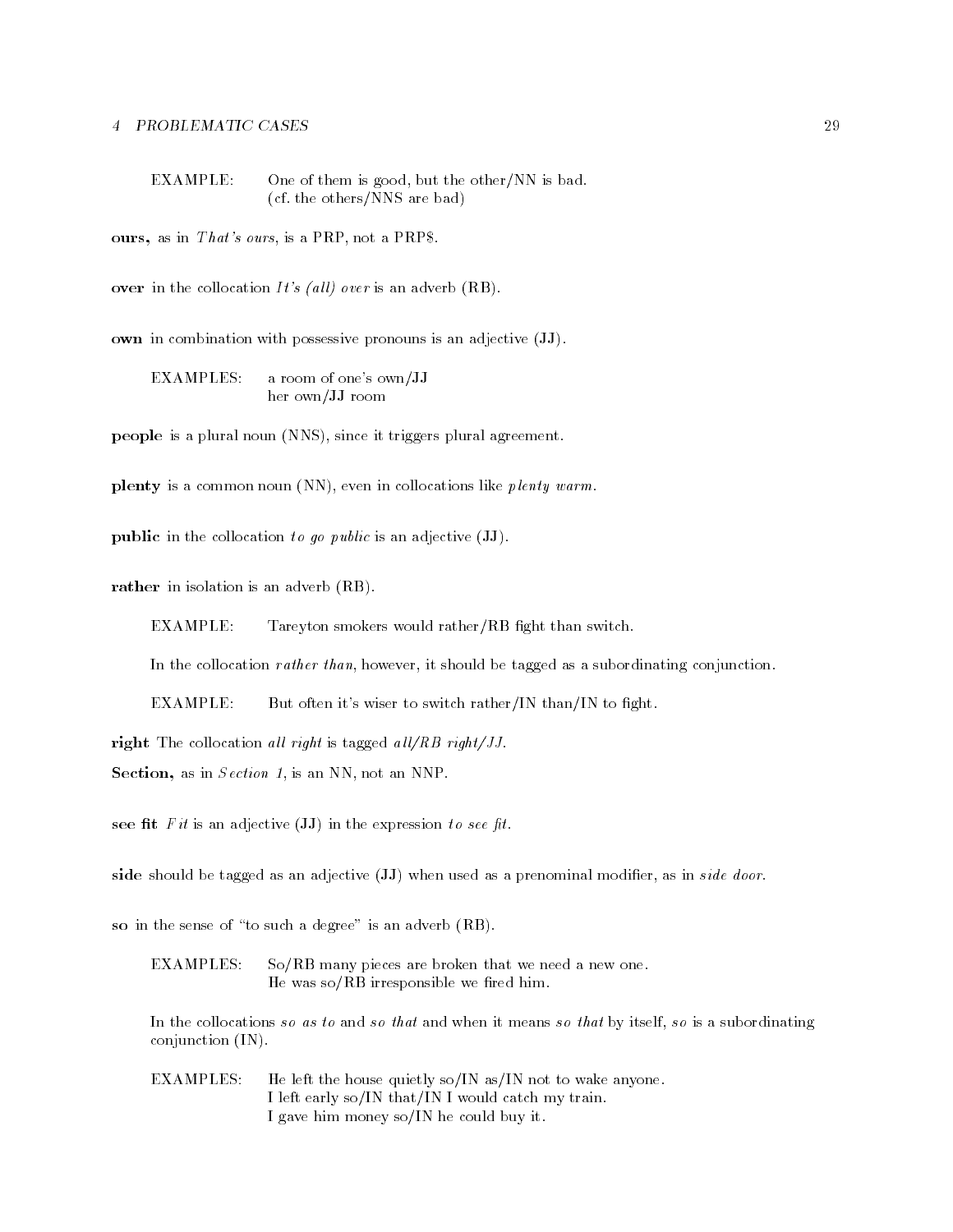So in the sense of "therefore" is an adverb (RB) rather than a subordinating conjunction (IN).

EXAMPLE: He was unhappy,  $so/RB$  he asked to be transferred.

sooner If its meaning is not clearly comparative, sooner should be tagged as a simple adverb (RB) rather than as a comparative adverb (RBR). A useful diagnostic is that the comparative sooner can be preceded by even.

EXAMPLES: I'll get it around to it sooner/RB or later. Let's hurry, so we can arrive (even) sooner/RBR than your mother.

such Since any noun phrase can contain only one determiner, the fact that it can occur together with a determiner (as in the only such case) means that it should generally be tagged as an adjective (JJ). However, when it precedes a determiner, it should be tagged as a predeterminer (PDT).

Table, as in Table 1, is an NN, not an NNP.

that when used to introduce relative clauses is a WDT, not an IN.

theirs, as in That's theirs, is a PRP, not a PRP\$.

then can have a strictly temporal sense ("at that point in time") or a more general sense ("in that case"). In either case, it is an adverb (RB). Both uses can occur in the same sentence.

EXAMPLE: Then/RB I'll have to do it before then/RB.

Then can also be an adjective  $(\mathbf{JJ})$ .

EXAMPLE: The then/JJ governor of Massachusetts

- top should be tagged as an adjective (JJ) when used as a prenominal modifier, as in top drawer or top  $notch.$
- up should be tagged as an adverb (RB), not as a particle (RP), in contexts concerning the movement of currency or commodity prices.

very, though usually an adverb (RB), can be an adjective (JJ).

EXAMPLE: the very/JJ idea

vice, as in vice president, should be tagged as a common noun (NN) rather than as an adjective (JJ). well is an adjective (JJ) when it means the opposite of *sick*. It is an adverb (RB) otherwise.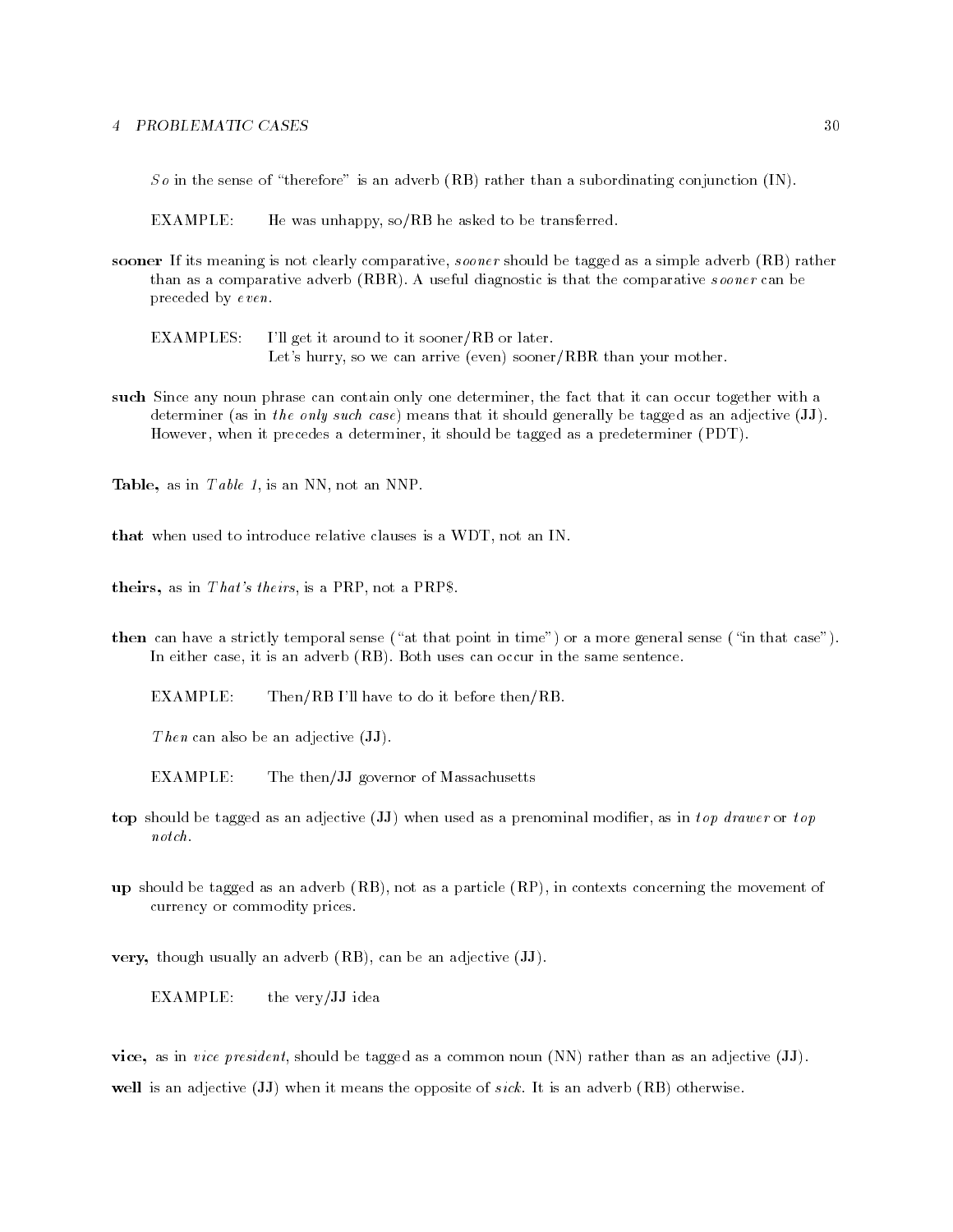EXAMPLES: I'm quite well/JJ, thank you. You did very well/RB on the exam. I try to speak only well/RB of people.

when in a temporal sense is tagged WRB. In the sense of "if," on the other hand, it is a subordinating conjunction (IN).

When/WRB he finally arrived, I was on my way out. EXAMPLES: I like it when/IN you make dinner for me.

worth is a preposition (IN) when it precedes a measure phrase, as in worth ten dollars.

yet can be a coordinating conjunction (CC).

EXAMPLE: It's expensive yet/CC worth it.

It can also be an adverb (RB).

EXAMPLES: I've found yet/RB another error. We have no solution to that difficulty as  $yet/RB$ .

yours, as in  $That's yours$ , is a PRP, not a PRP\$.

#### General tagging conventions  $\overline{5}$  $\sim$

## 5.1 Part of speech and syntactic function

We adopt the general convention that parts of speech are defined on the basis of their syntactic distribution rather than their semantic function. This convention has several important consequences. One is that nouns in prenominal position that are being used as modifiers are tagged as nouns (NN), not as adjectives  $(JJ)$  (see Section 4.1-JJ or NN).

**EXAMPLES:** a cotton/NN shirt the nearest book/NN store

Another is that nouns that are used as adverbial modifiers are tagged as nouns, not adverbs (see Section  $4.1$ —NN or RB).

EXAMPLE: This week, I work mornings/NNS only.

### 5.2 Vertical slash convention

Linguistic or extralinguistic context generally resolves the question of what tag to assign to a token.

**EXAMPLES:**  $Sampling/VBG$  data can be time-consuming. Sampling/NN data can be full of errors.

Nevertheless, uncertainties can arise. Rather than attempting to forcibly resolve such uncertainties, with the attendant risk of inconsistency, you should simply record them by separating the relevant tags by a